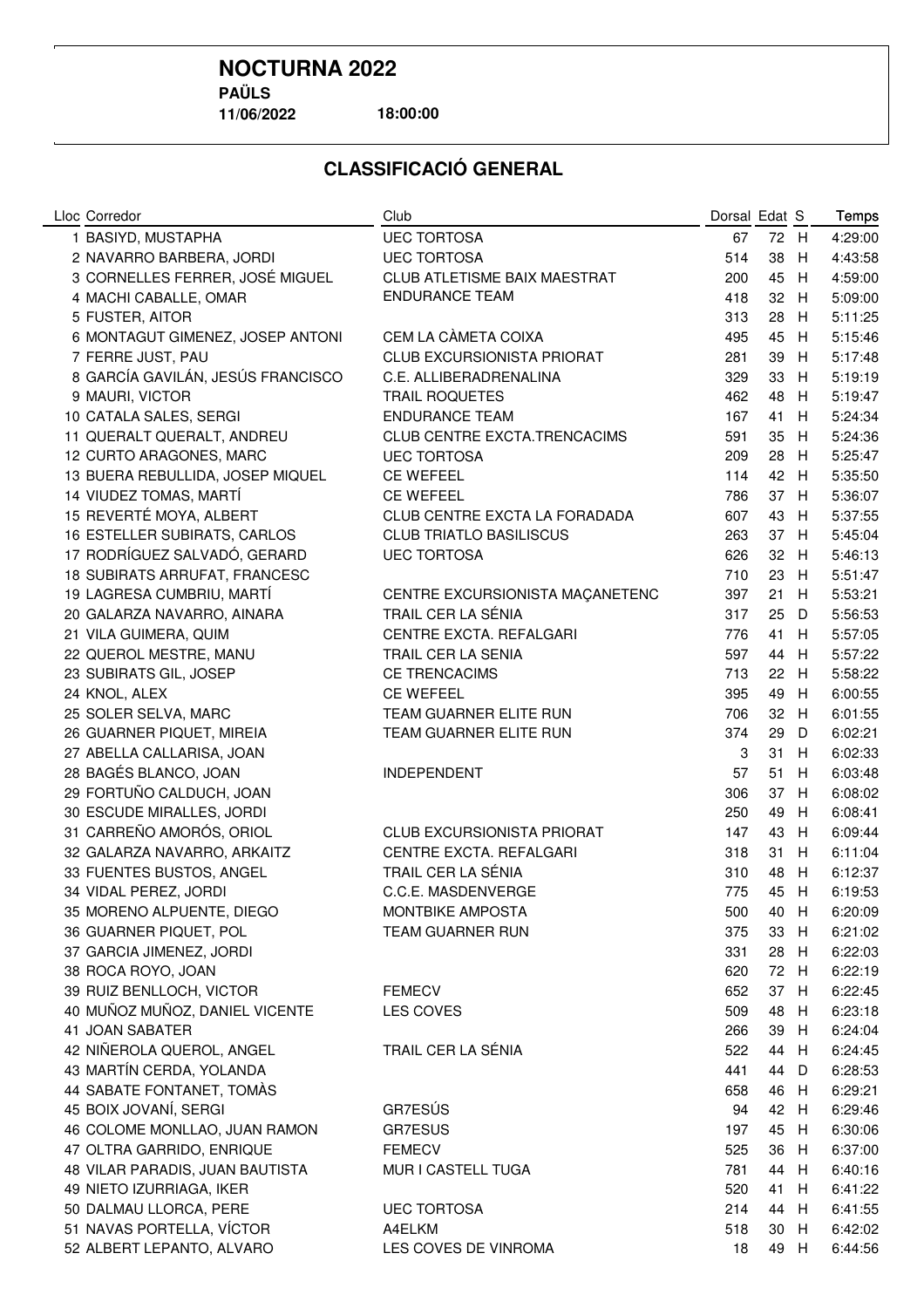**11/06/2022**

**18:00:00**

| MATARRANYA TEAM<br>27 D<br>6:47:27<br>53 RIBERA LOMBARTE, CRISTINA<br>612<br>54 VENTURA CASTELLS, JOAN<br>764<br>48<br>6:48:32<br>H<br>55 CARCELLÉ PEPIOL, ALEXIS<br>45<br>6:49:00<br><b>CLUB EXCTA REDDIS</b><br>143<br>H<br>56 BLASCO ALLEPUZ, LLUIS<br>CLUB ALPINO BARCELONA<br>6:49:32<br>93<br>26<br>H<br>57 VERGE MARCOS, ALBERT<br>767<br>37 H<br>6:50:29<br>TRAIL CER LA SENIA<br>58 DOMÈNECH FORCADELL, MIQUEL<br>57 H<br>6:51:49<br>232<br>59 ALSO CASALS, XAVI<br>35<br>6:55:11<br>ATLETISME TERRES DE L'EBRE<br>29<br>H<br>60 RUFÍ CASTELL, MARIA<br>26<br>6:55:21<br>ATLETISME TERRES DE L'EBRE<br>651<br>- D<br>61 FABREGAT CAMPOS, MARC<br><b>SUDACTIU</b><br>270<br>21<br>6:55:35<br>H<br>62 RIBA GAUXACHS, GUILLEM<br>609<br>39<br>6:56:32<br>- H<br>63 RIUS GUERRERO, OSCAR<br>6:57:00<br><b>MONTBIKE</b><br>618<br>39 H<br>64 GABALDA CURTO, CARLOS<br>6:57:50<br>KILIAN MINGUET TEAM<br>314<br>40 H<br>65 QUERALT ROIG, DANI<br>KILIAN MINGUET TEAM<br>592<br>45 H<br>6:58:13<br>66 ROYO DELLÀ, MERCE<br>TRAIL CER LA SÉNIA<br>7:00:28<br>645<br>37 D<br>67 MESTRE, ALBERT<br>7:00:34<br>TRAIL CER LA SENIA<br>470<br>38 H<br>68 ISTOC, IOAN ADRIAN<br>7:00:44<br>386<br>46<br>H<br>69 DUNNE, PAUL<br>57<br>7:01:12<br>243<br>H<br>70 RUIZ BORRAS, MANUEL<br>653<br>51<br>7:01:19<br><b>CLUB EXCURSIONISTE PRIORAT</b><br>H<br>71 BRULL DIVORRA, VICENÇ<br>7:01:26<br><b>CEP PRIORAT</b><br>104<br>49<br>H<br>72 ANDRADA QUINTANA, JOAN RAMÓN<br>CLUB EXCURSIONISTA REDDIS<br>7:02:37<br>34<br>44<br>H<br>73 QUEROL FERRER, JUAN RAMON<br><b>CALIG TRAIL</b><br>7:04:03<br>594<br>48<br>H<br>CLUB ATLETISME BAIX MAESTRAT<br>74 RIPOLLÉS CUARTERO, ELOY<br>7:04:35<br>615<br>26<br>H<br>75 SEGARRA CABANES, GEMMA<br>35<br>7:04:39<br>693<br>D<br>76 ANDREU LOPEZ, AARÓN<br>7:10:51<br>34<br>CLUB CENTRE EXCTA. TRENCACIMS<br>36<br>H<br>77 BALAGUE CASTELLS, ANA BELEN<br>47 D<br>7:11:10<br><b>UEC TORTOSA</b><br>59<br>78 FERRERES SEBASTIA, ELENA<br>58<br>7:11:14<br><b>UEC TORTOSA</b><br>291<br>- D<br>79 MARTÍNEZ, MARC<br>7:12:42<br>ESPELEOCLUB TORTOSA<br>442<br>25 H<br>48<br>7:12:48<br>80 SOSPEDRA ORERO, SUSANA<br><b>CLUB TRIATLO BASILISCUS</b><br>708<br>- D<br>81 RECASENS PLASSA, JORDI<br>ATLETES ALTAFULLA<br>603<br>51<br>7:14:33<br>H<br>82 PRADES SABATR, SANTI<br>7:14:41<br>SUDACTIU<br>575<br>48<br>H<br>7:16:19<br>83 JIMENEZ REDO, CRISTOBAL<br>CLUB ATLETISME BAIX MAESTRAT<br>388<br>45<br>H<br>84 JUAN-CAMPS, MIREIA<br>37<br>7:17:59<br>CEU SUDACTIU<br>391<br>D<br>85 MIMENDIA SANCHO, AITOR<br>37<br>479<br>H<br>7:18:08<br>37<br>86 QUERALT BOVER, FRANCESC<br>590<br>H<br>7:18:21<br>87 BELLO OLIVER, ADOLFO<br>7:18:40<br>72<br>42 H<br>88 GARCIA ABELLÓ, RAÜL<br>CLUB EXCURSIONISTA PRIORAT<br>325<br>44 H<br>7:18:51<br>89 SEBASTIA MENDIETA, IRINA<br>691<br>47 D<br>7:21:22<br>90 GOMEZ GOMEZ, JUAN PEDRO<br>7:21:36<br>TRAIL CER LA SENIA<br>359<br>52 H<br>91 MARTORELL PINO, CRISTIAN<br><b>ATE</b><br>455<br>36 H<br>7:21:57<br>92 FAIREN CASALS, MIQUEL<br>7:22:08<br>CLUB ESP.PEDALA.CAT BALAGUER<br>271<br>50 H<br>93 RIUS CERVELLÓ, JOSEP ANTONI<br>50<br>7:23:40<br>617<br>H<br>94 VALLDEPÉREZ FERRER, LLUÍS<br>7:27:47<br>OBRINT TRAÇA CLUB ESPORTIU<br>753<br>44<br>- H<br>95 ALTES NOLLA, ARNAU<br><b>ATE</b><br>32<br>41<br>7:27:56<br>- H<br>96 PRUÑONOSA PLA, DAVID<br>7:29:01<br>580<br>26<br>H<br>97 ESTELA CARRERAS, ALEX<br>7:29:35<br>CENTRE EXCURSIONISTA DE FLIX<br>262<br>50<br>H<br>98 GÓMEZ, RAÚL<br>MATARRAÑA TEAM<br>7:30:34<br>355<br>51<br>- H<br>99 SOLANDE GALINDO, GISELA<br>UNIO EXCURSIONISTA DE VIC<br>7:36:04<br>704<br>31<br>D<br>100 BRUSCA MANCHÓN, LLUC<br>CEU SUDACTIU<br>7:38:27<br>112<br>31<br>H<br>101 ROS CURTO, SARA<br>7:39:04<br><b>TRENCACIMS</b><br>638<br>30<br>- D<br>102 MESTRE MAS, JULIA<br>ATE<br>473<br>27 D<br>7:39:54<br>103 CANO LEÓN, RICARDO<br>47 H<br>7:44:19<br>135<br>45 H | Lloc Corredor            | Club                  | Dorsal Edat S |  | Temps   |
|--------------------------------------------------------------------------------------------------------------------------------------------------------------------------------------------------------------------------------------------------------------------------------------------------------------------------------------------------------------------------------------------------------------------------------------------------------------------------------------------------------------------------------------------------------------------------------------------------------------------------------------------------------------------------------------------------------------------------------------------------------------------------------------------------------------------------------------------------------------------------------------------------------------------------------------------------------------------------------------------------------------------------------------------------------------------------------------------------------------------------------------------------------------------------------------------------------------------------------------------------------------------------------------------------------------------------------------------------------------------------------------------------------------------------------------------------------------------------------------------------------------------------------------------------------------------------------------------------------------------------------------------------------------------------------------------------------------------------------------------------------------------------------------------------------------------------------------------------------------------------------------------------------------------------------------------------------------------------------------------------------------------------------------------------------------------------------------------------------------------------------------------------------------------------------------------------------------------------------------------------------------------------------------------------------------------------------------------------------------------------------------------------------------------------------------------------------------------------------------------------------------------------------------------------------------------------------------------------------------------------------------------------------------------------------------------------------------------------------------------------------------------------------------------------------------------------------------------------------------------------------------------------------------------------------------------------------------------------------------------------------------------------------------------------------------------------------------------------------------------------------------------------------------------------------------------------------------------------------------------------------------------------------------------------------------------------------------------------------------------------------------------------------------------------------------------------------------------------------------------------------------------------------------------------------------------------------------------------------------------------------------------------------------------------------------------------------------------------------------------------------------------------------------------------------------------------------------------------------------------------------------------------------------|--------------------------|-----------------------|---------------|--|---------|
|                                                                                                                                                                                                                                                                                                                                                                                                                                                                                                                                                                                                                                                                                                                                                                                                                                                                                                                                                                                                                                                                                                                                                                                                                                                                                                                                                                                                                                                                                                                                                                                                                                                                                                                                                                                                                                                                                                                                                                                                                                                                                                                                                                                                                                                                                                                                                                                                                                                                                                                                                                                                                                                                                                                                                                                                                                                                                                                                                                                                                                                                                                                                                                                                                                                                                                                                                                                                                                                                                                                                                                                                                                                                                                                                                                                                                                                                                                              |                          |                       |               |  |         |
|                                                                                                                                                                                                                                                                                                                                                                                                                                                                                                                                                                                                                                                                                                                                                                                                                                                                                                                                                                                                                                                                                                                                                                                                                                                                                                                                                                                                                                                                                                                                                                                                                                                                                                                                                                                                                                                                                                                                                                                                                                                                                                                                                                                                                                                                                                                                                                                                                                                                                                                                                                                                                                                                                                                                                                                                                                                                                                                                                                                                                                                                                                                                                                                                                                                                                                                                                                                                                                                                                                                                                                                                                                                                                                                                                                                                                                                                                                              |                          |                       |               |  |         |
|                                                                                                                                                                                                                                                                                                                                                                                                                                                                                                                                                                                                                                                                                                                                                                                                                                                                                                                                                                                                                                                                                                                                                                                                                                                                                                                                                                                                                                                                                                                                                                                                                                                                                                                                                                                                                                                                                                                                                                                                                                                                                                                                                                                                                                                                                                                                                                                                                                                                                                                                                                                                                                                                                                                                                                                                                                                                                                                                                                                                                                                                                                                                                                                                                                                                                                                                                                                                                                                                                                                                                                                                                                                                                                                                                                                                                                                                                                              |                          |                       |               |  |         |
|                                                                                                                                                                                                                                                                                                                                                                                                                                                                                                                                                                                                                                                                                                                                                                                                                                                                                                                                                                                                                                                                                                                                                                                                                                                                                                                                                                                                                                                                                                                                                                                                                                                                                                                                                                                                                                                                                                                                                                                                                                                                                                                                                                                                                                                                                                                                                                                                                                                                                                                                                                                                                                                                                                                                                                                                                                                                                                                                                                                                                                                                                                                                                                                                                                                                                                                                                                                                                                                                                                                                                                                                                                                                                                                                                                                                                                                                                                              |                          |                       |               |  |         |
|                                                                                                                                                                                                                                                                                                                                                                                                                                                                                                                                                                                                                                                                                                                                                                                                                                                                                                                                                                                                                                                                                                                                                                                                                                                                                                                                                                                                                                                                                                                                                                                                                                                                                                                                                                                                                                                                                                                                                                                                                                                                                                                                                                                                                                                                                                                                                                                                                                                                                                                                                                                                                                                                                                                                                                                                                                                                                                                                                                                                                                                                                                                                                                                                                                                                                                                                                                                                                                                                                                                                                                                                                                                                                                                                                                                                                                                                                                              |                          |                       |               |  |         |
|                                                                                                                                                                                                                                                                                                                                                                                                                                                                                                                                                                                                                                                                                                                                                                                                                                                                                                                                                                                                                                                                                                                                                                                                                                                                                                                                                                                                                                                                                                                                                                                                                                                                                                                                                                                                                                                                                                                                                                                                                                                                                                                                                                                                                                                                                                                                                                                                                                                                                                                                                                                                                                                                                                                                                                                                                                                                                                                                                                                                                                                                                                                                                                                                                                                                                                                                                                                                                                                                                                                                                                                                                                                                                                                                                                                                                                                                                                              |                          |                       |               |  |         |
|                                                                                                                                                                                                                                                                                                                                                                                                                                                                                                                                                                                                                                                                                                                                                                                                                                                                                                                                                                                                                                                                                                                                                                                                                                                                                                                                                                                                                                                                                                                                                                                                                                                                                                                                                                                                                                                                                                                                                                                                                                                                                                                                                                                                                                                                                                                                                                                                                                                                                                                                                                                                                                                                                                                                                                                                                                                                                                                                                                                                                                                                                                                                                                                                                                                                                                                                                                                                                                                                                                                                                                                                                                                                                                                                                                                                                                                                                                              |                          |                       |               |  |         |
|                                                                                                                                                                                                                                                                                                                                                                                                                                                                                                                                                                                                                                                                                                                                                                                                                                                                                                                                                                                                                                                                                                                                                                                                                                                                                                                                                                                                                                                                                                                                                                                                                                                                                                                                                                                                                                                                                                                                                                                                                                                                                                                                                                                                                                                                                                                                                                                                                                                                                                                                                                                                                                                                                                                                                                                                                                                                                                                                                                                                                                                                                                                                                                                                                                                                                                                                                                                                                                                                                                                                                                                                                                                                                                                                                                                                                                                                                                              |                          |                       |               |  |         |
|                                                                                                                                                                                                                                                                                                                                                                                                                                                                                                                                                                                                                                                                                                                                                                                                                                                                                                                                                                                                                                                                                                                                                                                                                                                                                                                                                                                                                                                                                                                                                                                                                                                                                                                                                                                                                                                                                                                                                                                                                                                                                                                                                                                                                                                                                                                                                                                                                                                                                                                                                                                                                                                                                                                                                                                                                                                                                                                                                                                                                                                                                                                                                                                                                                                                                                                                                                                                                                                                                                                                                                                                                                                                                                                                                                                                                                                                                                              |                          |                       |               |  |         |
|                                                                                                                                                                                                                                                                                                                                                                                                                                                                                                                                                                                                                                                                                                                                                                                                                                                                                                                                                                                                                                                                                                                                                                                                                                                                                                                                                                                                                                                                                                                                                                                                                                                                                                                                                                                                                                                                                                                                                                                                                                                                                                                                                                                                                                                                                                                                                                                                                                                                                                                                                                                                                                                                                                                                                                                                                                                                                                                                                                                                                                                                                                                                                                                                                                                                                                                                                                                                                                                                                                                                                                                                                                                                                                                                                                                                                                                                                                              |                          |                       |               |  |         |
|                                                                                                                                                                                                                                                                                                                                                                                                                                                                                                                                                                                                                                                                                                                                                                                                                                                                                                                                                                                                                                                                                                                                                                                                                                                                                                                                                                                                                                                                                                                                                                                                                                                                                                                                                                                                                                                                                                                                                                                                                                                                                                                                                                                                                                                                                                                                                                                                                                                                                                                                                                                                                                                                                                                                                                                                                                                                                                                                                                                                                                                                                                                                                                                                                                                                                                                                                                                                                                                                                                                                                                                                                                                                                                                                                                                                                                                                                                              |                          |                       |               |  |         |
|                                                                                                                                                                                                                                                                                                                                                                                                                                                                                                                                                                                                                                                                                                                                                                                                                                                                                                                                                                                                                                                                                                                                                                                                                                                                                                                                                                                                                                                                                                                                                                                                                                                                                                                                                                                                                                                                                                                                                                                                                                                                                                                                                                                                                                                                                                                                                                                                                                                                                                                                                                                                                                                                                                                                                                                                                                                                                                                                                                                                                                                                                                                                                                                                                                                                                                                                                                                                                                                                                                                                                                                                                                                                                                                                                                                                                                                                                                              |                          |                       |               |  |         |
|                                                                                                                                                                                                                                                                                                                                                                                                                                                                                                                                                                                                                                                                                                                                                                                                                                                                                                                                                                                                                                                                                                                                                                                                                                                                                                                                                                                                                                                                                                                                                                                                                                                                                                                                                                                                                                                                                                                                                                                                                                                                                                                                                                                                                                                                                                                                                                                                                                                                                                                                                                                                                                                                                                                                                                                                                                                                                                                                                                                                                                                                                                                                                                                                                                                                                                                                                                                                                                                                                                                                                                                                                                                                                                                                                                                                                                                                                                              |                          |                       |               |  |         |
|                                                                                                                                                                                                                                                                                                                                                                                                                                                                                                                                                                                                                                                                                                                                                                                                                                                                                                                                                                                                                                                                                                                                                                                                                                                                                                                                                                                                                                                                                                                                                                                                                                                                                                                                                                                                                                                                                                                                                                                                                                                                                                                                                                                                                                                                                                                                                                                                                                                                                                                                                                                                                                                                                                                                                                                                                                                                                                                                                                                                                                                                                                                                                                                                                                                                                                                                                                                                                                                                                                                                                                                                                                                                                                                                                                                                                                                                                                              |                          |                       |               |  |         |
|                                                                                                                                                                                                                                                                                                                                                                                                                                                                                                                                                                                                                                                                                                                                                                                                                                                                                                                                                                                                                                                                                                                                                                                                                                                                                                                                                                                                                                                                                                                                                                                                                                                                                                                                                                                                                                                                                                                                                                                                                                                                                                                                                                                                                                                                                                                                                                                                                                                                                                                                                                                                                                                                                                                                                                                                                                                                                                                                                                                                                                                                                                                                                                                                                                                                                                                                                                                                                                                                                                                                                                                                                                                                                                                                                                                                                                                                                                              |                          |                       |               |  |         |
|                                                                                                                                                                                                                                                                                                                                                                                                                                                                                                                                                                                                                                                                                                                                                                                                                                                                                                                                                                                                                                                                                                                                                                                                                                                                                                                                                                                                                                                                                                                                                                                                                                                                                                                                                                                                                                                                                                                                                                                                                                                                                                                                                                                                                                                                                                                                                                                                                                                                                                                                                                                                                                                                                                                                                                                                                                                                                                                                                                                                                                                                                                                                                                                                                                                                                                                                                                                                                                                                                                                                                                                                                                                                                                                                                                                                                                                                                                              |                          |                       |               |  |         |
|                                                                                                                                                                                                                                                                                                                                                                                                                                                                                                                                                                                                                                                                                                                                                                                                                                                                                                                                                                                                                                                                                                                                                                                                                                                                                                                                                                                                                                                                                                                                                                                                                                                                                                                                                                                                                                                                                                                                                                                                                                                                                                                                                                                                                                                                                                                                                                                                                                                                                                                                                                                                                                                                                                                                                                                                                                                                                                                                                                                                                                                                                                                                                                                                                                                                                                                                                                                                                                                                                                                                                                                                                                                                                                                                                                                                                                                                                                              |                          |                       |               |  |         |
|                                                                                                                                                                                                                                                                                                                                                                                                                                                                                                                                                                                                                                                                                                                                                                                                                                                                                                                                                                                                                                                                                                                                                                                                                                                                                                                                                                                                                                                                                                                                                                                                                                                                                                                                                                                                                                                                                                                                                                                                                                                                                                                                                                                                                                                                                                                                                                                                                                                                                                                                                                                                                                                                                                                                                                                                                                                                                                                                                                                                                                                                                                                                                                                                                                                                                                                                                                                                                                                                                                                                                                                                                                                                                                                                                                                                                                                                                                              |                          |                       |               |  |         |
|                                                                                                                                                                                                                                                                                                                                                                                                                                                                                                                                                                                                                                                                                                                                                                                                                                                                                                                                                                                                                                                                                                                                                                                                                                                                                                                                                                                                                                                                                                                                                                                                                                                                                                                                                                                                                                                                                                                                                                                                                                                                                                                                                                                                                                                                                                                                                                                                                                                                                                                                                                                                                                                                                                                                                                                                                                                                                                                                                                                                                                                                                                                                                                                                                                                                                                                                                                                                                                                                                                                                                                                                                                                                                                                                                                                                                                                                                                              |                          |                       |               |  |         |
|                                                                                                                                                                                                                                                                                                                                                                                                                                                                                                                                                                                                                                                                                                                                                                                                                                                                                                                                                                                                                                                                                                                                                                                                                                                                                                                                                                                                                                                                                                                                                                                                                                                                                                                                                                                                                                                                                                                                                                                                                                                                                                                                                                                                                                                                                                                                                                                                                                                                                                                                                                                                                                                                                                                                                                                                                                                                                                                                                                                                                                                                                                                                                                                                                                                                                                                                                                                                                                                                                                                                                                                                                                                                                                                                                                                                                                                                                                              |                          |                       |               |  |         |
|                                                                                                                                                                                                                                                                                                                                                                                                                                                                                                                                                                                                                                                                                                                                                                                                                                                                                                                                                                                                                                                                                                                                                                                                                                                                                                                                                                                                                                                                                                                                                                                                                                                                                                                                                                                                                                                                                                                                                                                                                                                                                                                                                                                                                                                                                                                                                                                                                                                                                                                                                                                                                                                                                                                                                                                                                                                                                                                                                                                                                                                                                                                                                                                                                                                                                                                                                                                                                                                                                                                                                                                                                                                                                                                                                                                                                                                                                                              |                          |                       |               |  |         |
|                                                                                                                                                                                                                                                                                                                                                                                                                                                                                                                                                                                                                                                                                                                                                                                                                                                                                                                                                                                                                                                                                                                                                                                                                                                                                                                                                                                                                                                                                                                                                                                                                                                                                                                                                                                                                                                                                                                                                                                                                                                                                                                                                                                                                                                                                                                                                                                                                                                                                                                                                                                                                                                                                                                                                                                                                                                                                                                                                                                                                                                                                                                                                                                                                                                                                                                                                                                                                                                                                                                                                                                                                                                                                                                                                                                                                                                                                                              |                          |                       |               |  |         |
|                                                                                                                                                                                                                                                                                                                                                                                                                                                                                                                                                                                                                                                                                                                                                                                                                                                                                                                                                                                                                                                                                                                                                                                                                                                                                                                                                                                                                                                                                                                                                                                                                                                                                                                                                                                                                                                                                                                                                                                                                                                                                                                                                                                                                                                                                                                                                                                                                                                                                                                                                                                                                                                                                                                                                                                                                                                                                                                                                                                                                                                                                                                                                                                                                                                                                                                                                                                                                                                                                                                                                                                                                                                                                                                                                                                                                                                                                                              |                          |                       |               |  |         |
|                                                                                                                                                                                                                                                                                                                                                                                                                                                                                                                                                                                                                                                                                                                                                                                                                                                                                                                                                                                                                                                                                                                                                                                                                                                                                                                                                                                                                                                                                                                                                                                                                                                                                                                                                                                                                                                                                                                                                                                                                                                                                                                                                                                                                                                                                                                                                                                                                                                                                                                                                                                                                                                                                                                                                                                                                                                                                                                                                                                                                                                                                                                                                                                                                                                                                                                                                                                                                                                                                                                                                                                                                                                                                                                                                                                                                                                                                                              |                          |                       |               |  |         |
|                                                                                                                                                                                                                                                                                                                                                                                                                                                                                                                                                                                                                                                                                                                                                                                                                                                                                                                                                                                                                                                                                                                                                                                                                                                                                                                                                                                                                                                                                                                                                                                                                                                                                                                                                                                                                                                                                                                                                                                                                                                                                                                                                                                                                                                                                                                                                                                                                                                                                                                                                                                                                                                                                                                                                                                                                                                                                                                                                                                                                                                                                                                                                                                                                                                                                                                                                                                                                                                                                                                                                                                                                                                                                                                                                                                                                                                                                                              |                          |                       |               |  |         |
|                                                                                                                                                                                                                                                                                                                                                                                                                                                                                                                                                                                                                                                                                                                                                                                                                                                                                                                                                                                                                                                                                                                                                                                                                                                                                                                                                                                                                                                                                                                                                                                                                                                                                                                                                                                                                                                                                                                                                                                                                                                                                                                                                                                                                                                                                                                                                                                                                                                                                                                                                                                                                                                                                                                                                                                                                                                                                                                                                                                                                                                                                                                                                                                                                                                                                                                                                                                                                                                                                                                                                                                                                                                                                                                                                                                                                                                                                                              |                          |                       |               |  |         |
|                                                                                                                                                                                                                                                                                                                                                                                                                                                                                                                                                                                                                                                                                                                                                                                                                                                                                                                                                                                                                                                                                                                                                                                                                                                                                                                                                                                                                                                                                                                                                                                                                                                                                                                                                                                                                                                                                                                                                                                                                                                                                                                                                                                                                                                                                                                                                                                                                                                                                                                                                                                                                                                                                                                                                                                                                                                                                                                                                                                                                                                                                                                                                                                                                                                                                                                                                                                                                                                                                                                                                                                                                                                                                                                                                                                                                                                                                                              |                          |                       |               |  |         |
|                                                                                                                                                                                                                                                                                                                                                                                                                                                                                                                                                                                                                                                                                                                                                                                                                                                                                                                                                                                                                                                                                                                                                                                                                                                                                                                                                                                                                                                                                                                                                                                                                                                                                                                                                                                                                                                                                                                                                                                                                                                                                                                                                                                                                                                                                                                                                                                                                                                                                                                                                                                                                                                                                                                                                                                                                                                                                                                                                                                                                                                                                                                                                                                                                                                                                                                                                                                                                                                                                                                                                                                                                                                                                                                                                                                                                                                                                                              |                          |                       |               |  |         |
|                                                                                                                                                                                                                                                                                                                                                                                                                                                                                                                                                                                                                                                                                                                                                                                                                                                                                                                                                                                                                                                                                                                                                                                                                                                                                                                                                                                                                                                                                                                                                                                                                                                                                                                                                                                                                                                                                                                                                                                                                                                                                                                                                                                                                                                                                                                                                                                                                                                                                                                                                                                                                                                                                                                                                                                                                                                                                                                                                                                                                                                                                                                                                                                                                                                                                                                                                                                                                                                                                                                                                                                                                                                                                                                                                                                                                                                                                                              |                          |                       |               |  |         |
|                                                                                                                                                                                                                                                                                                                                                                                                                                                                                                                                                                                                                                                                                                                                                                                                                                                                                                                                                                                                                                                                                                                                                                                                                                                                                                                                                                                                                                                                                                                                                                                                                                                                                                                                                                                                                                                                                                                                                                                                                                                                                                                                                                                                                                                                                                                                                                                                                                                                                                                                                                                                                                                                                                                                                                                                                                                                                                                                                                                                                                                                                                                                                                                                                                                                                                                                                                                                                                                                                                                                                                                                                                                                                                                                                                                                                                                                                                              |                          |                       |               |  |         |
|                                                                                                                                                                                                                                                                                                                                                                                                                                                                                                                                                                                                                                                                                                                                                                                                                                                                                                                                                                                                                                                                                                                                                                                                                                                                                                                                                                                                                                                                                                                                                                                                                                                                                                                                                                                                                                                                                                                                                                                                                                                                                                                                                                                                                                                                                                                                                                                                                                                                                                                                                                                                                                                                                                                                                                                                                                                                                                                                                                                                                                                                                                                                                                                                                                                                                                                                                                                                                                                                                                                                                                                                                                                                                                                                                                                                                                                                                                              |                          |                       |               |  |         |
|                                                                                                                                                                                                                                                                                                                                                                                                                                                                                                                                                                                                                                                                                                                                                                                                                                                                                                                                                                                                                                                                                                                                                                                                                                                                                                                                                                                                                                                                                                                                                                                                                                                                                                                                                                                                                                                                                                                                                                                                                                                                                                                                                                                                                                                                                                                                                                                                                                                                                                                                                                                                                                                                                                                                                                                                                                                                                                                                                                                                                                                                                                                                                                                                                                                                                                                                                                                                                                                                                                                                                                                                                                                                                                                                                                                                                                                                                                              |                          |                       |               |  |         |
|                                                                                                                                                                                                                                                                                                                                                                                                                                                                                                                                                                                                                                                                                                                                                                                                                                                                                                                                                                                                                                                                                                                                                                                                                                                                                                                                                                                                                                                                                                                                                                                                                                                                                                                                                                                                                                                                                                                                                                                                                                                                                                                                                                                                                                                                                                                                                                                                                                                                                                                                                                                                                                                                                                                                                                                                                                                                                                                                                                                                                                                                                                                                                                                                                                                                                                                                                                                                                                                                                                                                                                                                                                                                                                                                                                                                                                                                                                              |                          |                       |               |  |         |
|                                                                                                                                                                                                                                                                                                                                                                                                                                                                                                                                                                                                                                                                                                                                                                                                                                                                                                                                                                                                                                                                                                                                                                                                                                                                                                                                                                                                                                                                                                                                                                                                                                                                                                                                                                                                                                                                                                                                                                                                                                                                                                                                                                                                                                                                                                                                                                                                                                                                                                                                                                                                                                                                                                                                                                                                                                                                                                                                                                                                                                                                                                                                                                                                                                                                                                                                                                                                                                                                                                                                                                                                                                                                                                                                                                                                                                                                                                              |                          |                       |               |  |         |
|                                                                                                                                                                                                                                                                                                                                                                                                                                                                                                                                                                                                                                                                                                                                                                                                                                                                                                                                                                                                                                                                                                                                                                                                                                                                                                                                                                                                                                                                                                                                                                                                                                                                                                                                                                                                                                                                                                                                                                                                                                                                                                                                                                                                                                                                                                                                                                                                                                                                                                                                                                                                                                                                                                                                                                                                                                                                                                                                                                                                                                                                                                                                                                                                                                                                                                                                                                                                                                                                                                                                                                                                                                                                                                                                                                                                                                                                                                              |                          |                       |               |  |         |
|                                                                                                                                                                                                                                                                                                                                                                                                                                                                                                                                                                                                                                                                                                                                                                                                                                                                                                                                                                                                                                                                                                                                                                                                                                                                                                                                                                                                                                                                                                                                                                                                                                                                                                                                                                                                                                                                                                                                                                                                                                                                                                                                                                                                                                                                                                                                                                                                                                                                                                                                                                                                                                                                                                                                                                                                                                                                                                                                                                                                                                                                                                                                                                                                                                                                                                                                                                                                                                                                                                                                                                                                                                                                                                                                                                                                                                                                                                              |                          |                       |               |  |         |
|                                                                                                                                                                                                                                                                                                                                                                                                                                                                                                                                                                                                                                                                                                                                                                                                                                                                                                                                                                                                                                                                                                                                                                                                                                                                                                                                                                                                                                                                                                                                                                                                                                                                                                                                                                                                                                                                                                                                                                                                                                                                                                                                                                                                                                                                                                                                                                                                                                                                                                                                                                                                                                                                                                                                                                                                                                                                                                                                                                                                                                                                                                                                                                                                                                                                                                                                                                                                                                                                                                                                                                                                                                                                                                                                                                                                                                                                                                              |                          |                       |               |  |         |
|                                                                                                                                                                                                                                                                                                                                                                                                                                                                                                                                                                                                                                                                                                                                                                                                                                                                                                                                                                                                                                                                                                                                                                                                                                                                                                                                                                                                                                                                                                                                                                                                                                                                                                                                                                                                                                                                                                                                                                                                                                                                                                                                                                                                                                                                                                                                                                                                                                                                                                                                                                                                                                                                                                                                                                                                                                                                                                                                                                                                                                                                                                                                                                                                                                                                                                                                                                                                                                                                                                                                                                                                                                                                                                                                                                                                                                                                                                              |                          |                       |               |  |         |
|                                                                                                                                                                                                                                                                                                                                                                                                                                                                                                                                                                                                                                                                                                                                                                                                                                                                                                                                                                                                                                                                                                                                                                                                                                                                                                                                                                                                                                                                                                                                                                                                                                                                                                                                                                                                                                                                                                                                                                                                                                                                                                                                                                                                                                                                                                                                                                                                                                                                                                                                                                                                                                                                                                                                                                                                                                                                                                                                                                                                                                                                                                                                                                                                                                                                                                                                                                                                                                                                                                                                                                                                                                                                                                                                                                                                                                                                                                              |                          |                       |               |  |         |
|                                                                                                                                                                                                                                                                                                                                                                                                                                                                                                                                                                                                                                                                                                                                                                                                                                                                                                                                                                                                                                                                                                                                                                                                                                                                                                                                                                                                                                                                                                                                                                                                                                                                                                                                                                                                                                                                                                                                                                                                                                                                                                                                                                                                                                                                                                                                                                                                                                                                                                                                                                                                                                                                                                                                                                                                                                                                                                                                                                                                                                                                                                                                                                                                                                                                                                                                                                                                                                                                                                                                                                                                                                                                                                                                                                                                                                                                                                              |                          |                       |               |  |         |
|                                                                                                                                                                                                                                                                                                                                                                                                                                                                                                                                                                                                                                                                                                                                                                                                                                                                                                                                                                                                                                                                                                                                                                                                                                                                                                                                                                                                                                                                                                                                                                                                                                                                                                                                                                                                                                                                                                                                                                                                                                                                                                                                                                                                                                                                                                                                                                                                                                                                                                                                                                                                                                                                                                                                                                                                                                                                                                                                                                                                                                                                                                                                                                                                                                                                                                                                                                                                                                                                                                                                                                                                                                                                                                                                                                                                                                                                                                              |                          |                       |               |  |         |
|                                                                                                                                                                                                                                                                                                                                                                                                                                                                                                                                                                                                                                                                                                                                                                                                                                                                                                                                                                                                                                                                                                                                                                                                                                                                                                                                                                                                                                                                                                                                                                                                                                                                                                                                                                                                                                                                                                                                                                                                                                                                                                                                                                                                                                                                                                                                                                                                                                                                                                                                                                                                                                                                                                                                                                                                                                                                                                                                                                                                                                                                                                                                                                                                                                                                                                                                                                                                                                                                                                                                                                                                                                                                                                                                                                                                                                                                                                              |                          |                       |               |  |         |
|                                                                                                                                                                                                                                                                                                                                                                                                                                                                                                                                                                                                                                                                                                                                                                                                                                                                                                                                                                                                                                                                                                                                                                                                                                                                                                                                                                                                                                                                                                                                                                                                                                                                                                                                                                                                                                                                                                                                                                                                                                                                                                                                                                                                                                                                                                                                                                                                                                                                                                                                                                                                                                                                                                                                                                                                                                                                                                                                                                                                                                                                                                                                                                                                                                                                                                                                                                                                                                                                                                                                                                                                                                                                                                                                                                                                                                                                                                              |                          |                       |               |  |         |
|                                                                                                                                                                                                                                                                                                                                                                                                                                                                                                                                                                                                                                                                                                                                                                                                                                                                                                                                                                                                                                                                                                                                                                                                                                                                                                                                                                                                                                                                                                                                                                                                                                                                                                                                                                                                                                                                                                                                                                                                                                                                                                                                                                                                                                                                                                                                                                                                                                                                                                                                                                                                                                                                                                                                                                                                                                                                                                                                                                                                                                                                                                                                                                                                                                                                                                                                                                                                                                                                                                                                                                                                                                                                                                                                                                                                                                                                                                              |                          |                       |               |  |         |
|                                                                                                                                                                                                                                                                                                                                                                                                                                                                                                                                                                                                                                                                                                                                                                                                                                                                                                                                                                                                                                                                                                                                                                                                                                                                                                                                                                                                                                                                                                                                                                                                                                                                                                                                                                                                                                                                                                                                                                                                                                                                                                                                                                                                                                                                                                                                                                                                                                                                                                                                                                                                                                                                                                                                                                                                                                                                                                                                                                                                                                                                                                                                                                                                                                                                                                                                                                                                                                                                                                                                                                                                                                                                                                                                                                                                                                                                                                              |                          |                       |               |  |         |
|                                                                                                                                                                                                                                                                                                                                                                                                                                                                                                                                                                                                                                                                                                                                                                                                                                                                                                                                                                                                                                                                                                                                                                                                                                                                                                                                                                                                                                                                                                                                                                                                                                                                                                                                                                                                                                                                                                                                                                                                                                                                                                                                                                                                                                                                                                                                                                                                                                                                                                                                                                                                                                                                                                                                                                                                                                                                                                                                                                                                                                                                                                                                                                                                                                                                                                                                                                                                                                                                                                                                                                                                                                                                                                                                                                                                                                                                                                              |                          |                       |               |  |         |
|                                                                                                                                                                                                                                                                                                                                                                                                                                                                                                                                                                                                                                                                                                                                                                                                                                                                                                                                                                                                                                                                                                                                                                                                                                                                                                                                                                                                                                                                                                                                                                                                                                                                                                                                                                                                                                                                                                                                                                                                                                                                                                                                                                                                                                                                                                                                                                                                                                                                                                                                                                                                                                                                                                                                                                                                                                                                                                                                                                                                                                                                                                                                                                                                                                                                                                                                                                                                                                                                                                                                                                                                                                                                                                                                                                                                                                                                                                              |                          |                       |               |  |         |
|                                                                                                                                                                                                                                                                                                                                                                                                                                                                                                                                                                                                                                                                                                                                                                                                                                                                                                                                                                                                                                                                                                                                                                                                                                                                                                                                                                                                                                                                                                                                                                                                                                                                                                                                                                                                                                                                                                                                                                                                                                                                                                                                                                                                                                                                                                                                                                                                                                                                                                                                                                                                                                                                                                                                                                                                                                                                                                                                                                                                                                                                                                                                                                                                                                                                                                                                                                                                                                                                                                                                                                                                                                                                                                                                                                                                                                                                                                              |                          |                       |               |  |         |
|                                                                                                                                                                                                                                                                                                                                                                                                                                                                                                                                                                                                                                                                                                                                                                                                                                                                                                                                                                                                                                                                                                                                                                                                                                                                                                                                                                                                                                                                                                                                                                                                                                                                                                                                                                                                                                                                                                                                                                                                                                                                                                                                                                                                                                                                                                                                                                                                                                                                                                                                                                                                                                                                                                                                                                                                                                                                                                                                                                                                                                                                                                                                                                                                                                                                                                                                                                                                                                                                                                                                                                                                                                                                                                                                                                                                                                                                                                              |                          |                       |               |  |         |
|                                                                                                                                                                                                                                                                                                                                                                                                                                                                                                                                                                                                                                                                                                                                                                                                                                                                                                                                                                                                                                                                                                                                                                                                                                                                                                                                                                                                                                                                                                                                                                                                                                                                                                                                                                                                                                                                                                                                                                                                                                                                                                                                                                                                                                                                                                                                                                                                                                                                                                                                                                                                                                                                                                                                                                                                                                                                                                                                                                                                                                                                                                                                                                                                                                                                                                                                                                                                                                                                                                                                                                                                                                                                                                                                                                                                                                                                                                              |                          |                       |               |  |         |
|                                                                                                                                                                                                                                                                                                                                                                                                                                                                                                                                                                                                                                                                                                                                                                                                                                                                                                                                                                                                                                                                                                                                                                                                                                                                                                                                                                                                                                                                                                                                                                                                                                                                                                                                                                                                                                                                                                                                                                                                                                                                                                                                                                                                                                                                                                                                                                                                                                                                                                                                                                                                                                                                                                                                                                                                                                                                                                                                                                                                                                                                                                                                                                                                                                                                                                                                                                                                                                                                                                                                                                                                                                                                                                                                                                                                                                                                                                              |                          |                       |               |  |         |
|                                                                                                                                                                                                                                                                                                                                                                                                                                                                                                                                                                                                                                                                                                                                                                                                                                                                                                                                                                                                                                                                                                                                                                                                                                                                                                                                                                                                                                                                                                                                                                                                                                                                                                                                                                                                                                                                                                                                                                                                                                                                                                                                                                                                                                                                                                                                                                                                                                                                                                                                                                                                                                                                                                                                                                                                                                                                                                                                                                                                                                                                                                                                                                                                                                                                                                                                                                                                                                                                                                                                                                                                                                                                                                                                                                                                                                                                                                              | 104 BALAGUE TORRES, TONI | C.E.ALLIBERADRENALINA | 60            |  | 7:50:19 |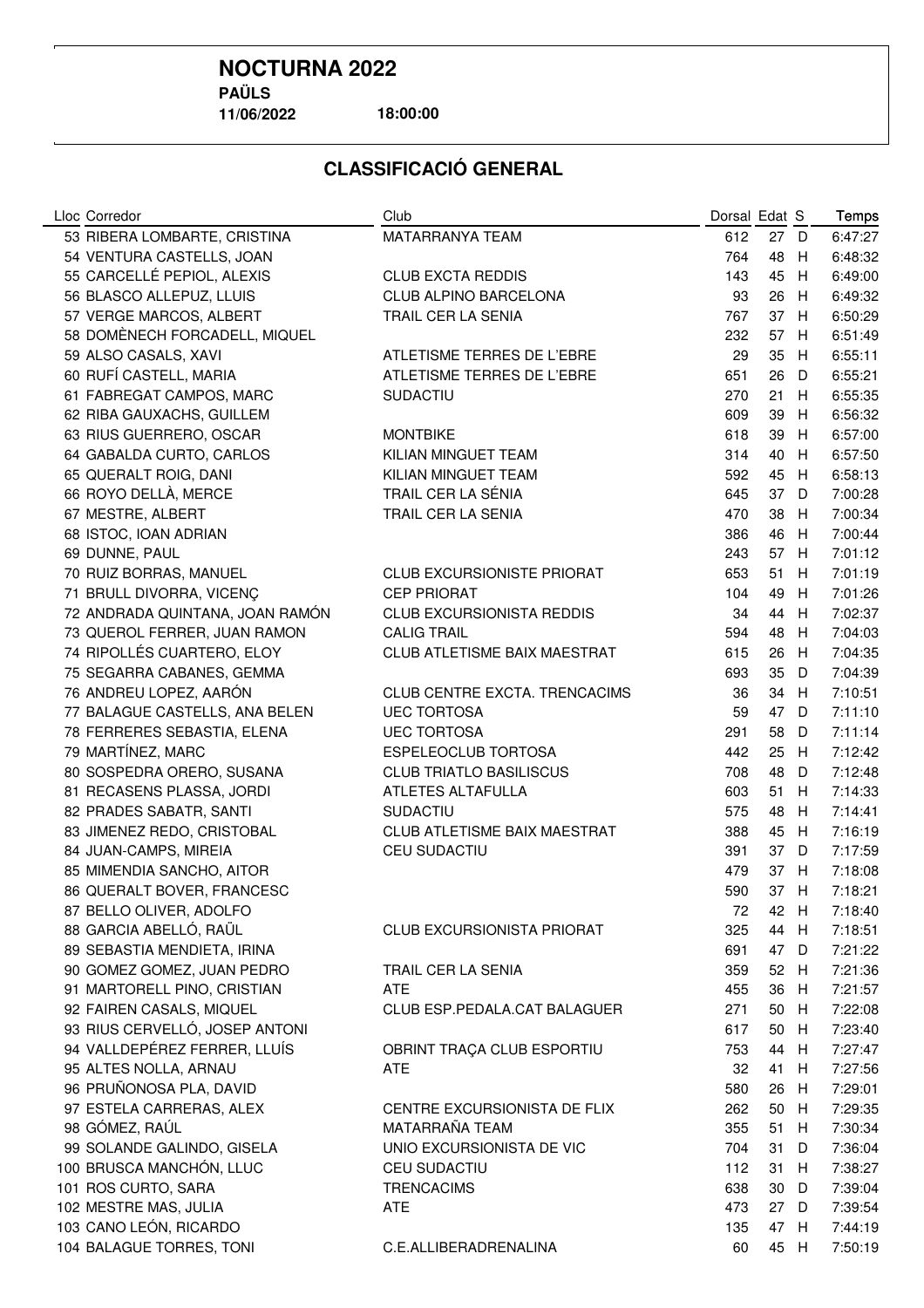**11/06/2022**

**18:00:00**

| Lloc Corredor                  | Club                                                            | Dorsal Edat S |          |        | Temps              |
|--------------------------------|-----------------------------------------------------------------|---------------|----------|--------|--------------------|
| 105 FERRÉ, ORIOL               | PALEO DELTA                                                     | 279           | 39       | H      | 7:53:10            |
| 106 PECH SOLÀ, MANEL           | PALEO DELTA                                                     | 545           | 51       | H      | 7:53:17            |
| 107 ROIG VERGE, ROLANDO        | PALEOTRAINING DELTA                                             | 632           | 49       | H      | 7:53:32            |
| 108 GONZALEZ CALVO, JOSE       |                                                                 | 365           | 55       | H      | 7:53:53            |
| 109 SANCHEZ PINA, IVAN         |                                                                 | 670           | 44       | H      | 7:54:08            |
| 110 GRAU ARTIGAS, OSCAR        | TRAGAMILLAS ALCAÑIZ                                             | 369           | 38       | H      | 7:54:17            |
| 111 SANCHEZ PINA, HUGO         |                                                                 | 669           | 39       | H      | 7:55:04            |
| 112 ROIG GALO, IVAN            |                                                                 | 627           | 39       | H      | 7:55:10            |
| 113 SERRANO ROYO, ANTONIO      | <b>INDEPENDENT</b>                                              | 698           | 43       | H      | 7:55:55            |
| 114 ANDREU GONZALEZ, ADRIAN    |                                                                 | $\mathbf{1}$  | 35       | H      | 7:56:55            |
| 115 DOMÈNECH ARAGÓN, HECTOR    | CLUB DE MUNTANYA SANT MATEU                                     | 230           | 43       | H      | 7:59:47            |
| 116 ORIENT BELTRAN, IVAN       | LES COVES                                                       | 527           | 58       | H      | 8:00:13            |
| 117 TOMAS ROCA, CRISTINA       |                                                                 | 735           | 27       | D      | 8:00:42            |
| 118 LARA GARCIA, JONATAN       |                                                                 | 402           | 29       | H      | 8:00:51            |
| 119 SABATE GELADO, PAU         | <b>UEC TORTOSA</b>                                              | 659           | 33       | H      | 8:02:35            |
| 120 FORÉS AGUILÓ, JOAN         |                                                                 | 303           | 52       | H      | 8:03:01            |
| 121 PITARQUE AGUILAR, DANIEL   |                                                                 | 563           | 31       | H      | 8:03:15            |
| 122 URENYA MICÓ, PAU           | LA JOCA                                                         | 748           | 48       | H      | 8:03:28            |
| 123 QUEROL FONOLLOSA, BENJAMIN |                                                                 | 595           | 47       | H      | 8:05:03            |
| 124 ROMEU HIERRO, ÒSCAR        |                                                                 | 637           | 40       | H      | 8:05:15            |
| 125 ALBIAC MACHIN, JOAN CARLES | CENTRE EXCURSIONISTA FLIX                                       | 21            | 50       | H      | 8:06:07            |
| 126 SALES FERRÉ, LLORENÇ       |                                                                 | 661           | 33       | H      | 8:06:22            |
| 127 MAURI BARDI, JORDI         |                                                                 | 463           | 34       | H      | 8:06:27            |
| 128 RUFI BENAIGES, SIMON       |                                                                 | 649           | 56       | H      | 8:10:07            |
| 129 CHAMARRO MARTI, ELENA      | <b>UEC TORTOSA</b>                                              | 175           | 48       | D      | 8:11:18            |
| 130 ZARAGOZA PANISELLO, RAMON  |                                                                 | 792           | 53       | H      | 8:11:48            |
| 131 BRULL VAQUÉ, JOAN          | CLUB NATACIÓ CATALUNYA                                          | 107           | 43       | H      | 8:12:41            |
| 132 REVERTÉ ESCOBEDO, JONNY    |                                                                 | 605           | 47       | H      | 8:12:51            |
| 133 SAURA CID, ADRIÀ           |                                                                 | 689           | 25       | H      | 8:14:12            |
| 134 GÓMEZ RECASENS, ARNAU      |                                                                 | 362           | 72       | H      | 8:15:31            |
| 135 GONZALEZ ANGLES, ANDRES    |                                                                 | 364           | 41       | H      | 8:15:57            |
| 136 PORTA MIRÓ, JOAN           | <b>CLUB ATLETISME ASCO</b>                                      | 572           | 36       | H      | 8:16:29            |
| 137 LARROSA MUNUERA, YOLANDA   |                                                                 | 403           | 36       | D      | 8:16:32            |
| 138 CALVET PLA, MONICA         |                                                                 | 124           | 44       | D      | 8:16:50            |
| 139 VALLS RIOS, PATRI          |                                                                 | 756           | 41       | D      | 8:17:11            |
| 140 ALEMANY SEBASTIÀ, SAMUEL   |                                                                 | 26            | 41       | H      | 8:17:14            |
| 141 ESCURRIOLA NAVARRO, RAMON  | <b>UEC TORTOSA</b>                                              | 253           | 50       | H      | 8:17:49            |
| 142 SALES GARBI, OSCAR         | <b>INDEPENDIENTE</b>                                            | 662           | 45       | H      | 8:22:05            |
| 143 MORENO UCEDA, JOSE LUIS    | <b>INDEPENDIENTE</b>                                            | 503           | 72       | H      | 8:22:08            |
| 144 GALEANO SABATE, JOSE       | CENTRE EXCURSIONISTA TRENCACIMS                                 | 320           | 39       | H      | 8:22:41            |
| 145 PEGUEROLES CLEMENTE, NÚRIA |                                                                 |               |          |        |                    |
| 146 BRETO PARIS, JOSE GREGORIO | CENTRE EXCURSIONISTA TRENCACIMS<br>CLUB ATLETISME BAIX MAESTRAT | 547           | 40<br>64 | D<br>H | 8:22:53<br>8:24:11 |
| 147 MIRO QUEROL, JORDI         |                                                                 | 102<br>488    |          | H      | 8:24:21            |
| 148 TOMAS SERRAL, VICTOR       |                                                                 |               | 24       |        |                    |
|                                | <b>U.E LO PASADOR</b>                                           | 736           | 44       | H      | 8:24:56            |
| 149 LOBO DEPLANELL, ALEX       |                                                                 | 407           | 46       | H      | 8:25:20            |
| 150 MATEU RIBES, JOSEP         | <b>ATE</b><br>ATE                                               | 461           | 48       | H      | 8:25:55            |
| 151 MARTINEZ FERRER, MANEL     |                                                                 | 452           | 56       | H      | 8:26:10            |
| 152 BRUNET, ANDRÉS             |                                                                 | 109           | 45       | H      | 8:27:49            |
| 153 MARTINEZ FERNANDEZ, JOSEP  |                                                                 | 451           | 28       | H      | 8:27:57            |
| 154 FERRÉ AUDÍ, MIQUEL         |                                                                 | 280           | 28       | H      | 8:28:03            |
| 155 CAMARENA CLARA, JUANMI     |                                                                 | 129           | 32 H     |        | 8:28:30            |
| 156 MARCOVAL PLA, JOAN         |                                                                 | 426           | 15 H     |        | 8:30:47            |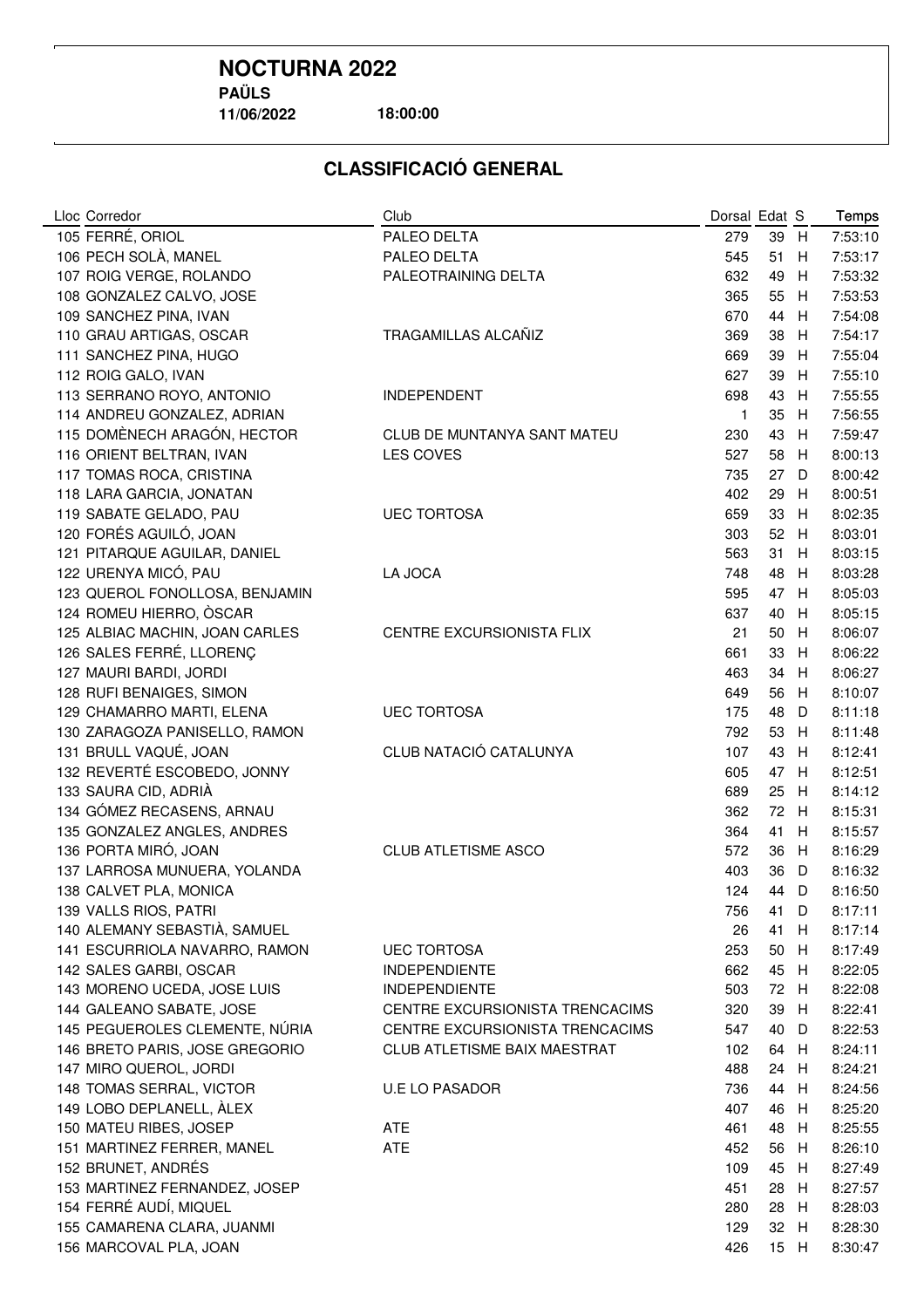**11/06/2022**

**18:00:00**

| Lloc Corredor                 | Club                                  | Dorsal Edat S |      |     | Temps              |
|-------------------------------|---------------------------------------|---------------|------|-----|--------------------|
| 157 PLA PERONA, FERRAN        | <b>CER TRAIL LA SENIA</b>             | 566           | 42   | H   | 8:31:02            |
| 158 PEDRO CASTELLA, DAVID     |                                       | 546           | 43   | H   | 8:31:35            |
| 159 VIDAL NAVARRO, JORDI      | CLUB CENTRE EXCURSIONISTA LA FORADADA | 774           | 45   | H   | 8:31:40            |
| 160 FERRER CABECERAN, TOMAS   | CLUB TRIATLÓ DAVIMA                   | 285           | 35   | H   | 8:33:24            |
| 161 MOYA RODRIGUEZ, JOSE Mª   | <b>CLUB EXCTA ARITJOL</b>             | 506           | 47   | H   | 8:35:42            |
| 162 GOMEZ SANCHEZ, DANIEL     |                                       | 363           | 54   | H   | 8:36:17            |
| 163 FIGUEROLA CURTO, TONI     |                                       | 293           | 50   | H   | 8:40:31            |
| 164 RIBA SENAR, INMA          |                                       | 610           | 52   | D   | 8:41:13            |
| 165 BAYARRI ZARAGOZA, DAVID   | <b>CLUB TRIATLO PEÑISCOLA</b>         | 68            | 53   | H   | 8:41:24            |
| 166 ROIGE VOLELL, ANGELS      |                                       | 633           | 75   | D   | 8:45:34            |
| 167 SEGARRA BOIX, RAMIR       | <b>CORRELLOPS</b>                     | 692           | 62   | H   | 8:46:04            |
| 168 PRATS MIQUEL, VICTOR      |                                       | 576           | 43   | H   | 8:46:59            |
| 169 LORENZO CARRASCO, JOSE    | LA JOCA CLUB ALPI                     | 411           | 43   | H   | 8:49:14            |
| 170 TAMARIT BARRES, DARIO     | C.C. OBRINT PAS MASSAMAGRELL          | 719           | 50   | H   | 8:49:23            |
| 171 GALARZA IPLANES, PEP      | CC OBRINT PAS MASSAMAGRELL            | 316           | 61   | H   | 8:49:32            |
| 172 VALERO RIUS, VICTOR       |                                       | 752           | 45   | H   | 8:52:33            |
| 173 BELTRAN ROIG, ALBERT      |                                       | 77            | 43   | H   | 8:52:42            |
| 174 FELIUS GASULLA, DIEGO     | <b>ESPEMO</b>                         | 276           | 32   | H   | 8:52:49            |
| 175 CASANOVA MAS, AITANA      | <b>ESPEMO</b>                         | 153           | 31   | D   | 8:53:27            |
| 176 JULVE CORNELLES, RAQUEL   |                                       | 393           | 34   | D   | 8:54:16            |
| 177 RODA SALES, DAVID         |                                       | 623           | 38   | H   | 8:54:29            |
| 178 LLEIXÀ DURAN, GEMMA       | <b>ATE</b>                            | 406           | 26   | D   | 8:54:36            |
| 179 RODA CARCELLER, TONI      | <b>TIRIG TEAM</b>                     | 621           | 52 H |     | 8:54:51            |
| 180 MESTRE MESEGUER, ANTONIO  | TRAIL SER LA SENIA                    | 474           | 65   | H   | 8:55:13            |
| 181 CATALÀ BONANZA, VICKY     | CER TRAIL LA SÉNIA                    | 166           | 39   | D   | 8:55:21            |
| 182 VERGE ANDRES, SONIA       | TRAIL CER LA SENIA                    | 766           | 47   | D   | 8:55:48            |
| 183 CATALA BONANZA, ROSA      | CER TRAIL LA SENIA                    | 165           | 45   | D   | 8:56:02            |
| 184 CARDENAS LOPEZ, LOLI      | C.E.ALLIBERADRENALINA                 | 144           | 47   | D   | 8:56:13            |
| 185 GUIRRO JARDI, NEUS        | ALLIBERADRENALINA                     | 377           | 38   | D   | 8:56:23            |
| 186 PUJOL CUGAT, JOSEP        |                                       | 586           | 46   | H   | 8:56:37            |
| 187 RIBOT, MAITE              | Z2 JOAN VENTURA POWER                 | 613           | 50   | D   | 8:58:07            |
| 188 FERNANDEZ FUERTES, ALEX   |                                       | 277           | 39   | H   | 9:00:00            |
| 189 BALART PRADES, PEPE       |                                       | 61            | 36   | H   | 9:00:09            |
| 190 PALLARÉS, JOSEP           |                                       | 532           | 39   | Н   | 9:01:40            |
| 191 SEGURA MEIX, MIRIAM       |                                       | 696           | 38 D |     | 9:02:03            |
| 192 DOMINGO GONZÀLEZ, ALFONSO |                                       | 238           | 47 H |     | 9:02:09            |
| 193 MAURI MARIN, SONIA        |                                       | 465           | 38   | D   | 9:02:15            |
| 194 BENET TOHA, JOAN          |                                       | 83            | 42   | - H | 9:03:07            |
| 195 CUARTIELLA FERRÉ, CARLOS  | <b>TRAIL ROQUETES</b>                 | 206           | 38   | H   | 9:03:18            |
| 196 VILANOVA ARDIT, JOSEP     | <b>TRAIL ROQUETES</b>                 | 778           | 37   | H   | 9:04:09            |
| 197 GIMENEZ CID, JORDI        |                                       |               |      |     |                    |
| 198 ROVIRA BERENGUÉ, JUANJ0   | <b>TRAIL ROQUETES</b>                 | 346<br>641    | 45   | H   | 9:04:14<br>9:04:18 |
| 199 BONET PUIG, ROBERT        |                                       |               | 60   | H   | 9:04:26            |
|                               | CLUB DEPORTIVO RUNNING CABANES        | 98            | 28   | H   |                    |
| 200 MESTRE RUIZ, ANGEL        |                                       | 475           | 21   | H   | 9:06:19            |
| 201 SANCHO ROSAL, JOAN        |                                       | 682           | 21   | H   | 9:06:33            |
| 202 MIOAGA TRASCA, ROBERT     | CLUB NÀUTIC AMPOSTA                   | 480           | 16   | H   | 9:11:03            |
| 203 SEBASTIA MARGALEF, JORDI  | <b>TRAIL ROQUETES</b>                 | 690           | 48   | H   | 9:11:11            |
| 204 COLELL MORRALLA, RUBÉN    | AE ALCANAR                            | 193           | 40   | H   | 9:11:26            |
| 205 CAPDEVILA GORRIZ, CARLOS  | <b>CLUB EXTRA. PRIORAT</b>            | 139           | 51   | H   | 9:20:26            |
| 206 MARCO RIBA, GERARD        |                                       | 424           | 38   | H   | 9:20:43            |
| 207 GUINAU SELLÉS, ROGER      |                                       | 376           | 43   | H   | 9:20:49            |
| 208 FONTANET FERRE, LAIA      |                                       | 300           | 30 D |     | 9:24:38            |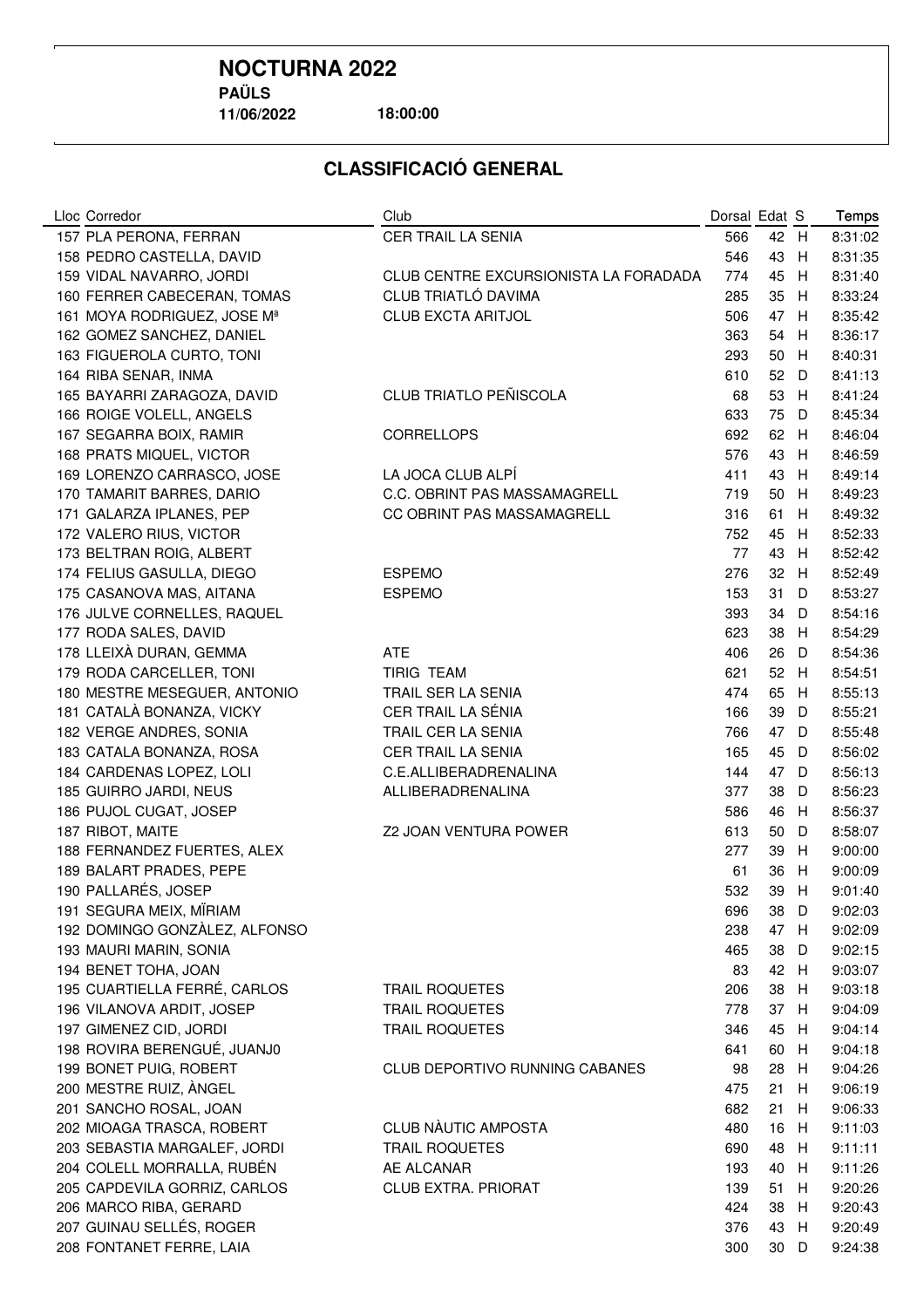# **NOCTURNA 2022**

**PAÜLS**

**11/06/2022**

**18:00:00**

| Lloc Corredor                         | Club                              | Dorsal Edat S |      |      | Temps    |
|---------------------------------------|-----------------------------------|---------------|------|------|----------|
| 209 FONTANET FERRÉ, NEUS              | <b>TRAIL ROQUETES</b>             | 301           | 33   | - D  | 9:24:39  |
| 210 ADELL ALBALAT, AMPARO             | CLUB DE MUNTANYA DESNIVELL        | 11            | 43   | D    | 9:25:45  |
| 211 GISBERT TOMAS, CARLA              | <b>MONTBIKE AMPOSTA</b>           | 353           | 26   | D    | 9:26:13  |
| 212 GONZALEZ COLOM, IVAN              | <b>MONTBIKE AMPOSTA</b>           | 366           | 33   | H    | 9:26:21  |
| 213 ALBESA SOLA, CHRISTIAN            | <b>SYNERGIA</b>                   | 20            | 25   | H    | 9:26:30  |
| 214 CABALLE CURTO, EDGAR              | <b>SYNERGIA</b>                   | 117           | 30   | H    | 9:26:37  |
| 215 SUBIRATS RODRIGUEZ, JOAN          | LO GOLAFRE TRAIL                  | 716           | 41   | H    | 9:29:06  |
| 216 FONTANET, JOSE                    | LO GOLAFRE TRAIL                  | 299           | 53   | H    | 9:29:13  |
| 217 VAZQUEZ TORRES, RAFEL             | <b>UEC TORTOSA</b>                | 759           | 63   | H    | 9:30:04  |
| 218 CARBÓ GIRONDA, JOSE MIGUEL        |                                   | 141           | 37   | -H   | 9:30:44  |
| 219 CARBÓ GIRONDA, SHEILA             |                                   | 142           | 38   | D    | 9:30:49  |
| 220 FABRA LINARES, CRISTIAN           |                                   | 269           | 41   | H    | 9:30:54  |
| 221 DIAZ FERRERES, MARIA DEL CARMEN   |                                   | 228           | 34   | D    | 9:30:57  |
| 222 FERRE PLA, RAUL                   |                                   | 283           | 42 H |      | 9:33:04  |
| 223 ROYO BARBERA, RICARD              |                                   | 644           | 23   | H    | 9:34:13  |
| 224 MARTÍNEZ FORT, JORDI              |                                   | 453           | 22   | H    | 9:34:19  |
| 225 LOZANO IBÁÑEZ, KEVIN              |                                   | 412           | 22   | - H  | 9:34:26  |
| 226 MESTRE CERVERA, BERNAT            |                                   | 471           | 22   | H    | 9:34:48  |
| 227 RODRIGUEZ MEMBRADO, MARC          |                                   | 624           | 22   | H    | 9:35:29  |
| 228 FERRER VIDAL, SANDRA              |                                   | 289           | 40   | D    | 9:36:26  |
| 229 TSUCHIYA BLASCO, KAZU             |                                   | 747           | 37 H |      | 9:36:36  |
| 230 DURAN FAVA, ROGER                 |                                   | 244           | 23   | H    | 9:40:17  |
| 231 FREGINALS, FERNANDO               | UNION EXCTA. DE CATALUNYA TORTOSA | 309           | 42   | H    | 9:43:16  |
| 232 CALDAS DASILVA, ALESSANDRO        | UNION EXCTA. DE CATALUNYA TORTOSA | 122           | 38   | H    | 9:43:25  |
| 233 FORES, GILBERTO                   |                                   | 302           | 57   | - H  | 9:43:34  |
| 234 TARAZAGA ROSELL, ALBERT           |                                   | 722           | 22   | - H  | 9:44:02  |
| 235 MADUEÑO GUERRERO, MANEL           | <b>UEC TORTOSA</b>                | 420           | 27   | -H   | 9:44:17  |
| 236 NIETO VINYES, ALEX                |                                   | 521           | 25   | H    | 9:44:25  |
| 237 MARTINEZ, MARIBEL                 |                                   | 443           | 39   | D    | 9:44:47  |
| 238 GARRIDO, JOSEP                    |                                   | 338           | 50   | -H   | 9:44:55  |
| 239 LUCAS JARDI, DAVID                | <b>CLUB BTT MONTBIKE</b>          | 414           | 39   | H    | 9:45:30  |
| 240 FORNOS CANES, MARTA               | PALEODELTA RUNNERS                | 305           | 41   | D    | 9:45:33  |
| 241 PI COLL, ARMAND                   | <b>CLUB EXCURSIONISTA PRIORAT</b> | 557           | 52   | -H   | 9:46:35  |
| 242 LANGHEINRICH, MARKUS              |                                   | 400           | 56   | H    | 9:46:38  |
| 243 BEL, ALVARO                       |                                   | 69            | 37   | H    | 9:48:06  |
| 244 SANCHO BELTRAN, ELENA             |                                   | 677           | 48   | D    | 9:54:26  |
| 245 HOMS TORRENT, FERNANDO            |                                   | 382           | 52 H |      | 9:54:35  |
| 246 SERRANO SABATER, ESTANISLAO       |                                   | 699           | 26   | - H  | 9:55:39  |
| 247 VIVES TEBA, CARMEN                |                                   | 788           | 22   | - D  | 9:55:44  |
| 248 GARBI HUERGA, CARLOS TOMÁS        | <b>TRAIL ROQUETES</b>             | 323           | 37 H |      | 9:57:14  |
| 249 BARROETA MASSOT, LLUIS            | <b>CLUB FONDISTES RAPITENCS</b>   | 66            | 52   | - H  | 9:57:46  |
| 250 MORENO MUÑOZ, IVÁN                |                                   | 502           | 43   | H    | 9:58:29  |
| 251 SIERRA PEREZ, JOAN                |                                   | 701           | 27   | H    | 9:58:36  |
| 252 TARAZAGA PONCE, MOISÉS            | <b>UEC TORTOSA</b>                | 721           | 23   | H    | 10:04:37 |
| 253 TARAZAGA TERUEL, JOSE MANUEL      | <b>UEC TORTOSA</b>                | 723           | 55   | H    | 10:05:18 |
| 254 BERTOMEU GUIL, ORIOL              | <b>BTT MONTBIKE AMPOSTA</b>       | 87            | 30   | H    | 10:12:02 |
| 255 MARTÍ BONFILL, RICARD             |                                   | 436           | 32   | H    | 10:12:27 |
| 256 MONTEVERDE MICHAVILA, MONICA      | <b>ATE</b>                        | 498           | 45   | D    | 10:13:34 |
| 257 SANCHEZ RODRIGUEZ, JOSE FRANCISCO | <b>ATE</b>                        | 671           | 59   | H    | 10:13:41 |
| 258 TORTAJADA MARTINEZ, JUAN RAMON    | <b>C.E. SENSE FRONTERES</b>       | 743           | 49   | H    | 10:15:05 |
| 259 GARCIA FERRER, MIGUEL             | C.A POBLA DE VALLBONA             | 327           | 52   | H    | 10:15:19 |
| 260 GARCIA BALADA, ESTEBAN            | INDEPENDENT                       | 324           |      | 48 H | 10:15:49 |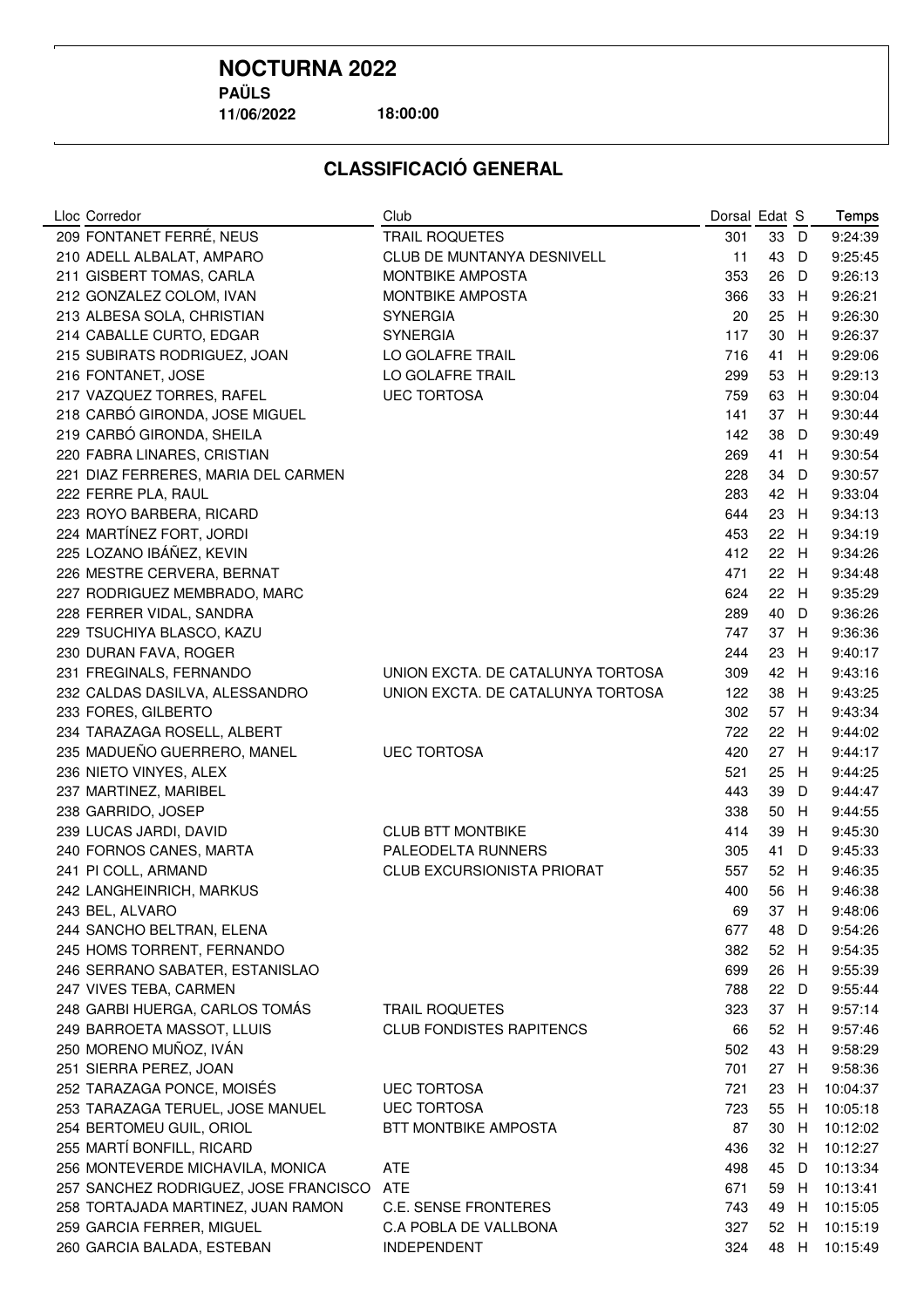**11/06/2022**

**18:00:00**

| Lloc Corredor                       | Club                             | Dorsal Edat S |    |   | Temps    |
|-------------------------------------|----------------------------------|---------------|----|---|----------|
| 261 SANCHEZ HURTADO, CARMEN         | <b>CLUB BTT MONTBIKE</b>         | 666           | 55 | D | 10:15:58 |
| 262 TOMAS PASCUAL, FRANCISCO JAVIER | CENTRE EXCURSIONISTE LA FORADADA | 733           | 55 | H | 10:18:08 |
| 263 NAVARRO SANCHO, PERE            |                                  | 517           | 54 | н | 10:18:37 |
| 264 TENA ARMENGOD, CARLOS           |                                  | 725           | 50 | н | 10:18:44 |
| 265 GARCIA ARRANZ, JOSÉ MARI        | CLUB EXCURSIONISTA PRIORAT       | 326           | 68 | Н | 10:19:26 |
| 266 VERNET COLL, JOAN CARLES        |                                  | 770           | 53 | H | 10:21:17 |
| 267 COYARD, VANINA                  |                                  | 203           | 31 | D | 10:26:51 |
| 268 RUIZ REVERTE, AARON             |                                  | 655           | 37 | H | 10:27:04 |
| 269 MASIP VIDIELLA, DAVID           | <b>CLUB EXCTA. BEGUES</b>        | 458           | 42 | H | 10:29:35 |
| 270 ADAME, ALEX                     |                                  | 9             | 44 | H | 10:29:46 |
| 271 CODORNIU CODORNIU, CORA         |                                  | 191           | 25 | D | 10:32:11 |
| 272 RAÏCH, IU                       |                                  | 599           | 26 | H | 10:32:25 |
| 273 PUIG DE FABREGAS SANZ, PAU      |                                  | 796           | 22 | H | 10:32:37 |
| 274 DAUDÉN ESMEL, CRISTÒFOL         |                                  | 216           | 26 | H | 10:34:45 |
| 275 TRILLA FANECA, JAUME JOAN       |                                  | 746           | 35 | H | 10:35:06 |
| 276 ZARAGOZA FUENTES, ENRIC         | SUDACTIU ULLDECONA               | 791           | 43 | H | 10:35:18 |
| 277 SANCHO CHILLIDA, DAVID          |                                  | 678           | 41 | H | 10:35:26 |
| 278 TAVARES CORDERO, DANIEL         |                                  | 724           | 52 | H | 10:36:23 |
| 279 MARTINEZ AROCA, JOAN            |                                  | 444           | 44 | H | 10:36:33 |
| 280 BOQUERA BORRULL, JOSEP MARIA    |                                  | 100           | 56 | H | 10:36:49 |
| 281 MERLOS LLATSER, JOSE ANTONIO    |                                  | 469           | 49 | H | 10:40:26 |
| 282 CLUA DIEGO, JOSEP               |                                  | 189           | 57 | H | 10:42:34 |
| 283 DIAZ, DAVID                     | <b>CEG TERRA ALTA</b>            | 224           | 49 | H | 10:42:46 |
| 284 MIQUEL SERRAT, HERNAN           |                                  | 482           | 33 | H | 10:42:57 |
| 285 GIL BAYARRI, ADRIAN             |                                  | 803           | 32 | H | 10:44:08 |
| 286 PEREZ TELLO, ELOAN              |                                  | 556           | 33 | H | 10:44:19 |
| 287 CERVELLERA SECH, JORRDI         | <b>SOMTAUS</b>                   | 172           | 31 | H | 10:44:44 |
| 288 MECA VENTURA, CARLOS            |                                  | 467           | 30 | H | 10:45:42 |
| 289 MARSAL VINADÉ, ALBERT           |                                  | 434           | 41 | H | 10:48:29 |
| 290 MARSAL VINADÉ, SANTIAGO         |                                  | 435           | 46 | H | 10:48:37 |
| 291 ARTIMAÑA MANERO, DAVID          |                                  | 52            | 42 | H | 10:55:11 |
| 292 ESCODA BELTRAN, LLUIS           |                                  | 247           | 35 | H | 10:55:31 |
| 293 PARDO LLUSIÀ, RAIMON            |                                  | 538           | 31 | H | 10:55:42 |
| 294 JULVE FALCÓ, FRANCESC           |                                  | 394           | 27 | н | 10:55:46 |
| 295 GIL MORALES, OSCAR              |                                  | 342           | 37 | H | 10:58:06 |
| 296 BELTRAN ROIG, NURIA             |                                  | 78            | 37 | D | 10:58:11 |
| 297 BENITO RAEL, TAMARA             |                                  | 85            | 37 | D | 10:58:16 |
| 298 BLANCH CID, MERCE               |                                  | 90            | 37 | D | 10:58:25 |
| 299 VAL ESTUPIÑA, JOSEP M.          | <b>UEC TORTOSA</b>               | 749           | 63 | H | 10:59:34 |
| 300 VALLS TORREGROSA, IGNASI        |                                  |               |    |   |          |
|                                     |                                  | 757           | 23 | H | 11:03:32 |
| 301 SABATÉ BORT, MARC               |                                  | 657           | 23 | H | 11:03:39 |
| 302 TOMAS MINGUET, JOSE RAMON       | KILIAN MINGUET TEAM              | 731           | 53 | H | 11:15:37 |
| 303 NÄGELI JUAN, VANNI              |                                  | 511           | 26 | H | 11:16:49 |
| 304 HARO GIL, ANDREA                |                                  | 379           | 27 | D | 11:16:57 |
| 305 AIXARCH CURTO, MARC             | <b>UEC TORTOSA</b>               | 16            | 26 | H | 11:17:00 |
| 306 MARRA-LÓPEZ LLOVET, JULIO       |                                  | 431           | 26 | H | 11:17:08 |
| 307 DUMITRESCU, IUSTINIAN           | TORTIGUITAS TRAIL RUNNING        | 242           | 39 | H | 11:26:28 |
| 308 PRIETO CASANOVA, PEDRO          | <b>CLUB RUNNING CABANES</b>      | 577           | 58 | H | 11:26:34 |
| 309 BALAGUE CARDENAS, ANDREA        | C. E.ALLIBERADRENALINA           | 58            | 20 | D | 11:37:26 |
| 310 MARRÓ COLOMÉ, JOAN              |                                  | 433           | 52 | H | 11:40:11 |
| 311 ROCA CASTELLS, RAMON            |                                  | 619           | 45 | H | 11:40:46 |
| 312 TERCERO ENRERO, SARA            |                                  | 727           | 22 | D | 11:42:46 |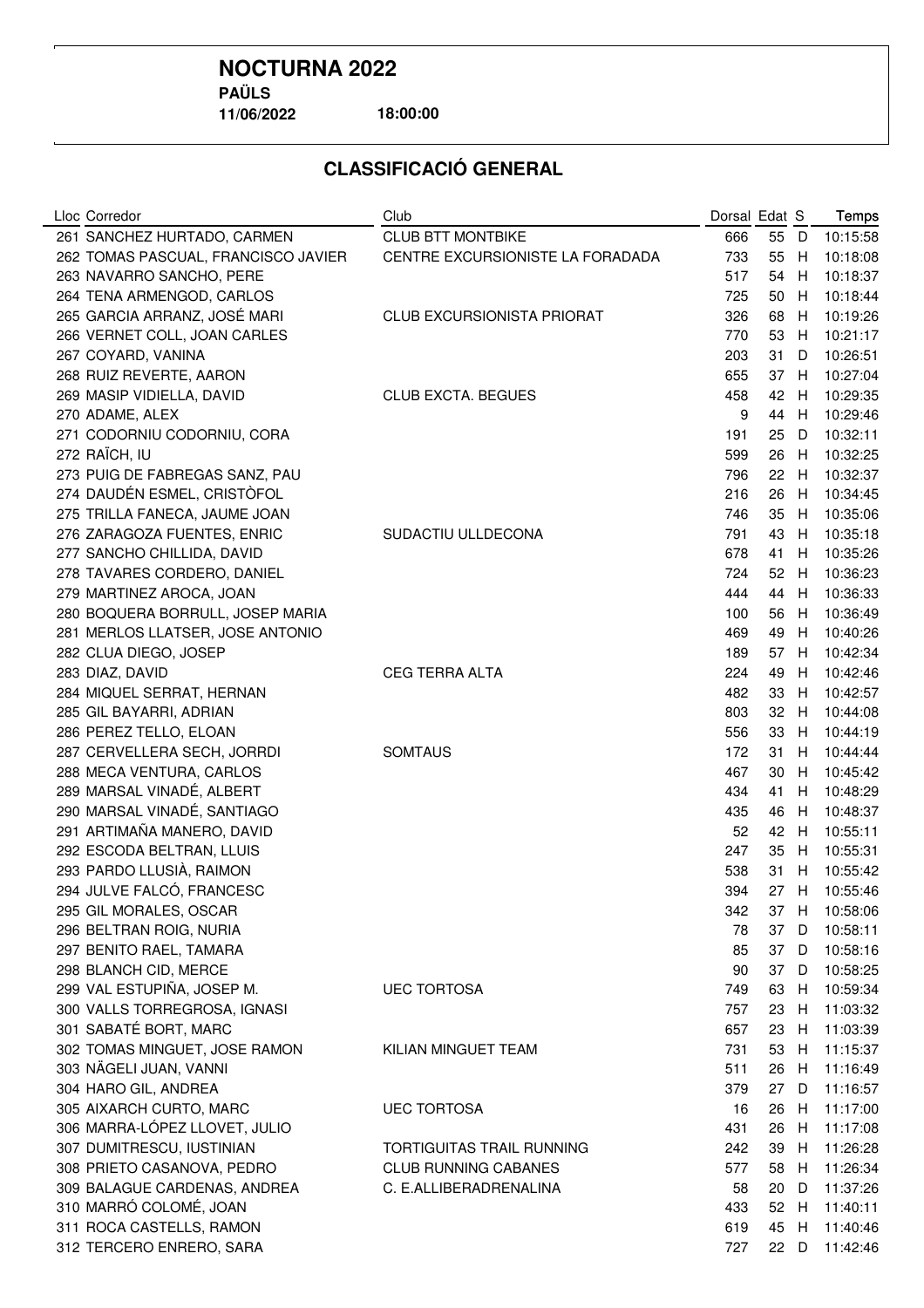**11/06/2022**

**18:00:00**

| 313 CASTELLS ONGAY, ANNA<br>161<br>28<br>$\mathsf{D}$<br>11:43:01<br>314 CASTELLANO GRANELL, JORDI<br>158<br>27<br>11:43:25<br>H<br>315 GOMEZ GALLART, JOSEP<br>358<br>56<br>11:46:25<br>H<br>316 PRIME AUDI, CARME<br>578<br>54<br>11:46:45<br>D<br>317 GÓMEZ PRIMÉ, ÀNGELA<br>11:47:03<br>361<br>24<br>D<br>318 HIDALGO ARAGONÉS, PAU<br>11:47:32<br>381<br>26<br>H<br>319 KOZEL, ZOLTAN IOAN<br>53<br>11:48:38<br>396<br>H<br>320 GARGALLO MARTI, OSCAR<br>337<br>37<br>11:48:52<br>H<br>321 ADELL VIDAL, NODIER<br>14<br>30<br>11:49:12<br>H<br>697<br>45<br>11:50:15<br>322 SERRANO DOMINGO, LLUIS<br>H<br>323 DIEGO BOSCH, M. CINTA<br>229<br>37<br>11:50:27<br><b>TRAIL ROQUETES</b><br>- D<br>324 MONSERRAT MONTAGUT, SÍLVIA<br>494<br>47<br>11:52:52<br>D<br>325 STUIVER, ERIC<br>709<br>11:53:25<br>61<br>H<br>LA CAMETA COIXA<br>779<br>34<br>11:55:38<br>326 VILANOVA BURATA, MARIA<br>D<br>327 BENAIGES CABEZA, JOSEP ENRIC<br>LA CAMETA COIXA<br>49<br>81<br>H<br>11:55:53<br>80<br>35<br>12:06:24<br>328 BELTRI ARMENGOL, IRENE<br>D<br>235<br>31<br>12:06:38<br>329 DOMINGO ARASA, BENILDE<br>D<br>330 PAGA SORRIBES, FRANCESC<br><b>CLUB MONTBIKE</b><br>531<br>36<br>H<br>12:07:19<br>12:07:31<br>331 MORESO ABELLA, VICTOR<br><b>SOMTAUS</b><br>33<br>504<br>H<br>12:11:59<br>332 BIOSCA BRULL, JUDIT<br>89<br>26<br>D<br>333 ESCODA ROFES, JAUME<br>248<br>30<br>12:12:15<br>H<br>334 GARCÍA PÉREZ, JUAN MIGUEL<br>CENTRO ESCURSIONISTA DE CASTELLÓN<br>334<br>49<br>12:13:20<br>H<br>335 MONTESO PANISELLO, DAVID<br>12:14:11<br>497<br>30<br>H<br>336 PIEDRA FERRER, ELISABET<br>12:14:26<br>34<br>558<br>D<br>337 MARTÍNEZ FEBRER, JORGE<br>51<br>12:15:44<br>449<br>H<br>338 JIMENEZ CATALÁ, ANDREU<br>389<br>41<br>12:15:55<br>Н<br>339 MARTÍNEZ FEBRER, REGINA<br><b>CLUB ATLETISME BAIX MAESTRAT</b><br>48<br>12:16:10<br>450<br>D<br>CENTRE EXCURSIONISTA REFALGARÍ<br>340 VILLALONGA EXPOSITO, VICENT<br>782<br>39<br>12:17:48<br>H<br>CENTRE EXCURSIONISTA REFALGARÍ<br>745<br>40<br>12:18:04<br>341 TRASCA, MIHAELA<br>D<br>342 RUIZ CHACON, ANA PATRICIA<br>654<br>31<br>12:18:32<br>D<br>343 CALVET BUITRAGO, IRENE<br><b>UEC</b><br>36<br>123<br>D<br>12:18:40<br>344 CUGAT GARCIA, ANTONIO<br>39<br>12:18:48<br>208<br>H<br>345 SORLI DOMENECH, JOSE<br>707<br>34<br>12:18:57<br>H<br>346 SÁNCHEZ TORTOSA, ROSENDO<br>672<br>48<br>12:23:36<br>H<br>347 MARTINEZ BEL, JOSE JORGE<br>12:25:18<br>445<br>57 H<br>348 LLEIXA CURTO, FRANCESC<br>405<br>48<br>12:30:34<br><b>INDEPENDENT</b><br>H<br>349 DOMENECH FONS, JORDI<br>12:30:46<br>231<br>23<br>H.<br>350 CALVO MACARRO, JESICA<br>CLUB AULA DE NATURA<br>38<br>12:31:08<br>126<br>D<br>351 SOLA MONFORTE, MARI CARMEN<br><b>SYNERGIA</b><br>53<br>12:31:15<br>703<br>D<br>352 GALASO CUBILLAS, MANUELA<br>55<br>12:33:07<br>319<br>D<br>353 GRANADOS GAVELA, JESUS<br>12:33:16<br>56<br>368<br>H<br>354 CARDONA SEGURA, RAQUEL<br><b>CLUB AULA NATURA</b><br>34<br>12:58:14<br>145<br>D<br>355 MIQUEL FORNER, JOSEP<br>12:58:39<br>481<br>43<br>H<br>356 PLANELL GARCIA, MONTSERRAT<br>C. E. REFALGARÍ<br>12:58:54<br>567<br>44<br>D<br>357 PERALTA AGUILAR, PAÜL<br>AULA DE NATURA DE VINAROS<br>42<br>12:59:02<br>553<br>H<br>358 PERALTA AGUILAR, GERMÁN<br>552<br>12:59:13<br>44<br>H | Lloc Corredor | Club | Dorsal Edat S |  | Temps |
|-------------------------------------------------------------------------------------------------------------------------------------------------------------------------------------------------------------------------------------------------------------------------------------------------------------------------------------------------------------------------------------------------------------------------------------------------------------------------------------------------------------------------------------------------------------------------------------------------------------------------------------------------------------------------------------------------------------------------------------------------------------------------------------------------------------------------------------------------------------------------------------------------------------------------------------------------------------------------------------------------------------------------------------------------------------------------------------------------------------------------------------------------------------------------------------------------------------------------------------------------------------------------------------------------------------------------------------------------------------------------------------------------------------------------------------------------------------------------------------------------------------------------------------------------------------------------------------------------------------------------------------------------------------------------------------------------------------------------------------------------------------------------------------------------------------------------------------------------------------------------------------------------------------------------------------------------------------------------------------------------------------------------------------------------------------------------------------------------------------------------------------------------------------------------------------------------------------------------------------------------------------------------------------------------------------------------------------------------------------------------------------------------------------------------------------------------------------------------------------------------------------------------------------------------------------------------------------------------------------------------------------------------------------------------------------------------------------------------------------------------------------------------------------------------------------------------------------------------------------------------------------------------------------------------------------------------------------------------------------------------------------------------------------------------------------------------------------------------------------------------------------------------------------------------------------------------------------------------------------------------------------------------------------|---------------|------|---------------|--|-------|
|                                                                                                                                                                                                                                                                                                                                                                                                                                                                                                                                                                                                                                                                                                                                                                                                                                                                                                                                                                                                                                                                                                                                                                                                                                                                                                                                                                                                                                                                                                                                                                                                                                                                                                                                                                                                                                                                                                                                                                                                                                                                                                                                                                                                                                                                                                                                                                                                                                                                                                                                                                                                                                                                                                                                                                                                                                                                                                                                                                                                                                                                                                                                                                                                                                                                                     |               |      |               |  |       |
|                                                                                                                                                                                                                                                                                                                                                                                                                                                                                                                                                                                                                                                                                                                                                                                                                                                                                                                                                                                                                                                                                                                                                                                                                                                                                                                                                                                                                                                                                                                                                                                                                                                                                                                                                                                                                                                                                                                                                                                                                                                                                                                                                                                                                                                                                                                                                                                                                                                                                                                                                                                                                                                                                                                                                                                                                                                                                                                                                                                                                                                                                                                                                                                                                                                                                     |               |      |               |  |       |
|                                                                                                                                                                                                                                                                                                                                                                                                                                                                                                                                                                                                                                                                                                                                                                                                                                                                                                                                                                                                                                                                                                                                                                                                                                                                                                                                                                                                                                                                                                                                                                                                                                                                                                                                                                                                                                                                                                                                                                                                                                                                                                                                                                                                                                                                                                                                                                                                                                                                                                                                                                                                                                                                                                                                                                                                                                                                                                                                                                                                                                                                                                                                                                                                                                                                                     |               |      |               |  |       |
|                                                                                                                                                                                                                                                                                                                                                                                                                                                                                                                                                                                                                                                                                                                                                                                                                                                                                                                                                                                                                                                                                                                                                                                                                                                                                                                                                                                                                                                                                                                                                                                                                                                                                                                                                                                                                                                                                                                                                                                                                                                                                                                                                                                                                                                                                                                                                                                                                                                                                                                                                                                                                                                                                                                                                                                                                                                                                                                                                                                                                                                                                                                                                                                                                                                                                     |               |      |               |  |       |
|                                                                                                                                                                                                                                                                                                                                                                                                                                                                                                                                                                                                                                                                                                                                                                                                                                                                                                                                                                                                                                                                                                                                                                                                                                                                                                                                                                                                                                                                                                                                                                                                                                                                                                                                                                                                                                                                                                                                                                                                                                                                                                                                                                                                                                                                                                                                                                                                                                                                                                                                                                                                                                                                                                                                                                                                                                                                                                                                                                                                                                                                                                                                                                                                                                                                                     |               |      |               |  |       |
|                                                                                                                                                                                                                                                                                                                                                                                                                                                                                                                                                                                                                                                                                                                                                                                                                                                                                                                                                                                                                                                                                                                                                                                                                                                                                                                                                                                                                                                                                                                                                                                                                                                                                                                                                                                                                                                                                                                                                                                                                                                                                                                                                                                                                                                                                                                                                                                                                                                                                                                                                                                                                                                                                                                                                                                                                                                                                                                                                                                                                                                                                                                                                                                                                                                                                     |               |      |               |  |       |
|                                                                                                                                                                                                                                                                                                                                                                                                                                                                                                                                                                                                                                                                                                                                                                                                                                                                                                                                                                                                                                                                                                                                                                                                                                                                                                                                                                                                                                                                                                                                                                                                                                                                                                                                                                                                                                                                                                                                                                                                                                                                                                                                                                                                                                                                                                                                                                                                                                                                                                                                                                                                                                                                                                                                                                                                                                                                                                                                                                                                                                                                                                                                                                                                                                                                                     |               |      |               |  |       |
|                                                                                                                                                                                                                                                                                                                                                                                                                                                                                                                                                                                                                                                                                                                                                                                                                                                                                                                                                                                                                                                                                                                                                                                                                                                                                                                                                                                                                                                                                                                                                                                                                                                                                                                                                                                                                                                                                                                                                                                                                                                                                                                                                                                                                                                                                                                                                                                                                                                                                                                                                                                                                                                                                                                                                                                                                                                                                                                                                                                                                                                                                                                                                                                                                                                                                     |               |      |               |  |       |
|                                                                                                                                                                                                                                                                                                                                                                                                                                                                                                                                                                                                                                                                                                                                                                                                                                                                                                                                                                                                                                                                                                                                                                                                                                                                                                                                                                                                                                                                                                                                                                                                                                                                                                                                                                                                                                                                                                                                                                                                                                                                                                                                                                                                                                                                                                                                                                                                                                                                                                                                                                                                                                                                                                                                                                                                                                                                                                                                                                                                                                                                                                                                                                                                                                                                                     |               |      |               |  |       |
|                                                                                                                                                                                                                                                                                                                                                                                                                                                                                                                                                                                                                                                                                                                                                                                                                                                                                                                                                                                                                                                                                                                                                                                                                                                                                                                                                                                                                                                                                                                                                                                                                                                                                                                                                                                                                                                                                                                                                                                                                                                                                                                                                                                                                                                                                                                                                                                                                                                                                                                                                                                                                                                                                                                                                                                                                                                                                                                                                                                                                                                                                                                                                                                                                                                                                     |               |      |               |  |       |
|                                                                                                                                                                                                                                                                                                                                                                                                                                                                                                                                                                                                                                                                                                                                                                                                                                                                                                                                                                                                                                                                                                                                                                                                                                                                                                                                                                                                                                                                                                                                                                                                                                                                                                                                                                                                                                                                                                                                                                                                                                                                                                                                                                                                                                                                                                                                                                                                                                                                                                                                                                                                                                                                                                                                                                                                                                                                                                                                                                                                                                                                                                                                                                                                                                                                                     |               |      |               |  |       |
|                                                                                                                                                                                                                                                                                                                                                                                                                                                                                                                                                                                                                                                                                                                                                                                                                                                                                                                                                                                                                                                                                                                                                                                                                                                                                                                                                                                                                                                                                                                                                                                                                                                                                                                                                                                                                                                                                                                                                                                                                                                                                                                                                                                                                                                                                                                                                                                                                                                                                                                                                                                                                                                                                                                                                                                                                                                                                                                                                                                                                                                                                                                                                                                                                                                                                     |               |      |               |  |       |
|                                                                                                                                                                                                                                                                                                                                                                                                                                                                                                                                                                                                                                                                                                                                                                                                                                                                                                                                                                                                                                                                                                                                                                                                                                                                                                                                                                                                                                                                                                                                                                                                                                                                                                                                                                                                                                                                                                                                                                                                                                                                                                                                                                                                                                                                                                                                                                                                                                                                                                                                                                                                                                                                                                                                                                                                                                                                                                                                                                                                                                                                                                                                                                                                                                                                                     |               |      |               |  |       |
|                                                                                                                                                                                                                                                                                                                                                                                                                                                                                                                                                                                                                                                                                                                                                                                                                                                                                                                                                                                                                                                                                                                                                                                                                                                                                                                                                                                                                                                                                                                                                                                                                                                                                                                                                                                                                                                                                                                                                                                                                                                                                                                                                                                                                                                                                                                                                                                                                                                                                                                                                                                                                                                                                                                                                                                                                                                                                                                                                                                                                                                                                                                                                                                                                                                                                     |               |      |               |  |       |
|                                                                                                                                                                                                                                                                                                                                                                                                                                                                                                                                                                                                                                                                                                                                                                                                                                                                                                                                                                                                                                                                                                                                                                                                                                                                                                                                                                                                                                                                                                                                                                                                                                                                                                                                                                                                                                                                                                                                                                                                                                                                                                                                                                                                                                                                                                                                                                                                                                                                                                                                                                                                                                                                                                                                                                                                                                                                                                                                                                                                                                                                                                                                                                                                                                                                                     |               |      |               |  |       |
|                                                                                                                                                                                                                                                                                                                                                                                                                                                                                                                                                                                                                                                                                                                                                                                                                                                                                                                                                                                                                                                                                                                                                                                                                                                                                                                                                                                                                                                                                                                                                                                                                                                                                                                                                                                                                                                                                                                                                                                                                                                                                                                                                                                                                                                                                                                                                                                                                                                                                                                                                                                                                                                                                                                                                                                                                                                                                                                                                                                                                                                                                                                                                                                                                                                                                     |               |      |               |  |       |
|                                                                                                                                                                                                                                                                                                                                                                                                                                                                                                                                                                                                                                                                                                                                                                                                                                                                                                                                                                                                                                                                                                                                                                                                                                                                                                                                                                                                                                                                                                                                                                                                                                                                                                                                                                                                                                                                                                                                                                                                                                                                                                                                                                                                                                                                                                                                                                                                                                                                                                                                                                                                                                                                                                                                                                                                                                                                                                                                                                                                                                                                                                                                                                                                                                                                                     |               |      |               |  |       |
|                                                                                                                                                                                                                                                                                                                                                                                                                                                                                                                                                                                                                                                                                                                                                                                                                                                                                                                                                                                                                                                                                                                                                                                                                                                                                                                                                                                                                                                                                                                                                                                                                                                                                                                                                                                                                                                                                                                                                                                                                                                                                                                                                                                                                                                                                                                                                                                                                                                                                                                                                                                                                                                                                                                                                                                                                                                                                                                                                                                                                                                                                                                                                                                                                                                                                     |               |      |               |  |       |
|                                                                                                                                                                                                                                                                                                                                                                                                                                                                                                                                                                                                                                                                                                                                                                                                                                                                                                                                                                                                                                                                                                                                                                                                                                                                                                                                                                                                                                                                                                                                                                                                                                                                                                                                                                                                                                                                                                                                                                                                                                                                                                                                                                                                                                                                                                                                                                                                                                                                                                                                                                                                                                                                                                                                                                                                                                                                                                                                                                                                                                                                                                                                                                                                                                                                                     |               |      |               |  |       |
|                                                                                                                                                                                                                                                                                                                                                                                                                                                                                                                                                                                                                                                                                                                                                                                                                                                                                                                                                                                                                                                                                                                                                                                                                                                                                                                                                                                                                                                                                                                                                                                                                                                                                                                                                                                                                                                                                                                                                                                                                                                                                                                                                                                                                                                                                                                                                                                                                                                                                                                                                                                                                                                                                                                                                                                                                                                                                                                                                                                                                                                                                                                                                                                                                                                                                     |               |      |               |  |       |
|                                                                                                                                                                                                                                                                                                                                                                                                                                                                                                                                                                                                                                                                                                                                                                                                                                                                                                                                                                                                                                                                                                                                                                                                                                                                                                                                                                                                                                                                                                                                                                                                                                                                                                                                                                                                                                                                                                                                                                                                                                                                                                                                                                                                                                                                                                                                                                                                                                                                                                                                                                                                                                                                                                                                                                                                                                                                                                                                                                                                                                                                                                                                                                                                                                                                                     |               |      |               |  |       |
|                                                                                                                                                                                                                                                                                                                                                                                                                                                                                                                                                                                                                                                                                                                                                                                                                                                                                                                                                                                                                                                                                                                                                                                                                                                                                                                                                                                                                                                                                                                                                                                                                                                                                                                                                                                                                                                                                                                                                                                                                                                                                                                                                                                                                                                                                                                                                                                                                                                                                                                                                                                                                                                                                                                                                                                                                                                                                                                                                                                                                                                                                                                                                                                                                                                                                     |               |      |               |  |       |
|                                                                                                                                                                                                                                                                                                                                                                                                                                                                                                                                                                                                                                                                                                                                                                                                                                                                                                                                                                                                                                                                                                                                                                                                                                                                                                                                                                                                                                                                                                                                                                                                                                                                                                                                                                                                                                                                                                                                                                                                                                                                                                                                                                                                                                                                                                                                                                                                                                                                                                                                                                                                                                                                                                                                                                                                                                                                                                                                                                                                                                                                                                                                                                                                                                                                                     |               |      |               |  |       |
|                                                                                                                                                                                                                                                                                                                                                                                                                                                                                                                                                                                                                                                                                                                                                                                                                                                                                                                                                                                                                                                                                                                                                                                                                                                                                                                                                                                                                                                                                                                                                                                                                                                                                                                                                                                                                                                                                                                                                                                                                                                                                                                                                                                                                                                                                                                                                                                                                                                                                                                                                                                                                                                                                                                                                                                                                                                                                                                                                                                                                                                                                                                                                                                                                                                                                     |               |      |               |  |       |
|                                                                                                                                                                                                                                                                                                                                                                                                                                                                                                                                                                                                                                                                                                                                                                                                                                                                                                                                                                                                                                                                                                                                                                                                                                                                                                                                                                                                                                                                                                                                                                                                                                                                                                                                                                                                                                                                                                                                                                                                                                                                                                                                                                                                                                                                                                                                                                                                                                                                                                                                                                                                                                                                                                                                                                                                                                                                                                                                                                                                                                                                                                                                                                                                                                                                                     |               |      |               |  |       |
|                                                                                                                                                                                                                                                                                                                                                                                                                                                                                                                                                                                                                                                                                                                                                                                                                                                                                                                                                                                                                                                                                                                                                                                                                                                                                                                                                                                                                                                                                                                                                                                                                                                                                                                                                                                                                                                                                                                                                                                                                                                                                                                                                                                                                                                                                                                                                                                                                                                                                                                                                                                                                                                                                                                                                                                                                                                                                                                                                                                                                                                                                                                                                                                                                                                                                     |               |      |               |  |       |
|                                                                                                                                                                                                                                                                                                                                                                                                                                                                                                                                                                                                                                                                                                                                                                                                                                                                                                                                                                                                                                                                                                                                                                                                                                                                                                                                                                                                                                                                                                                                                                                                                                                                                                                                                                                                                                                                                                                                                                                                                                                                                                                                                                                                                                                                                                                                                                                                                                                                                                                                                                                                                                                                                                                                                                                                                                                                                                                                                                                                                                                                                                                                                                                                                                                                                     |               |      |               |  |       |
|                                                                                                                                                                                                                                                                                                                                                                                                                                                                                                                                                                                                                                                                                                                                                                                                                                                                                                                                                                                                                                                                                                                                                                                                                                                                                                                                                                                                                                                                                                                                                                                                                                                                                                                                                                                                                                                                                                                                                                                                                                                                                                                                                                                                                                                                                                                                                                                                                                                                                                                                                                                                                                                                                                                                                                                                                                                                                                                                                                                                                                                                                                                                                                                                                                                                                     |               |      |               |  |       |
|                                                                                                                                                                                                                                                                                                                                                                                                                                                                                                                                                                                                                                                                                                                                                                                                                                                                                                                                                                                                                                                                                                                                                                                                                                                                                                                                                                                                                                                                                                                                                                                                                                                                                                                                                                                                                                                                                                                                                                                                                                                                                                                                                                                                                                                                                                                                                                                                                                                                                                                                                                                                                                                                                                                                                                                                                                                                                                                                                                                                                                                                                                                                                                                                                                                                                     |               |      |               |  |       |
|                                                                                                                                                                                                                                                                                                                                                                                                                                                                                                                                                                                                                                                                                                                                                                                                                                                                                                                                                                                                                                                                                                                                                                                                                                                                                                                                                                                                                                                                                                                                                                                                                                                                                                                                                                                                                                                                                                                                                                                                                                                                                                                                                                                                                                                                                                                                                                                                                                                                                                                                                                                                                                                                                                                                                                                                                                                                                                                                                                                                                                                                                                                                                                                                                                                                                     |               |      |               |  |       |
|                                                                                                                                                                                                                                                                                                                                                                                                                                                                                                                                                                                                                                                                                                                                                                                                                                                                                                                                                                                                                                                                                                                                                                                                                                                                                                                                                                                                                                                                                                                                                                                                                                                                                                                                                                                                                                                                                                                                                                                                                                                                                                                                                                                                                                                                                                                                                                                                                                                                                                                                                                                                                                                                                                                                                                                                                                                                                                                                                                                                                                                                                                                                                                                                                                                                                     |               |      |               |  |       |
|                                                                                                                                                                                                                                                                                                                                                                                                                                                                                                                                                                                                                                                                                                                                                                                                                                                                                                                                                                                                                                                                                                                                                                                                                                                                                                                                                                                                                                                                                                                                                                                                                                                                                                                                                                                                                                                                                                                                                                                                                                                                                                                                                                                                                                                                                                                                                                                                                                                                                                                                                                                                                                                                                                                                                                                                                                                                                                                                                                                                                                                                                                                                                                                                                                                                                     |               |      |               |  |       |
|                                                                                                                                                                                                                                                                                                                                                                                                                                                                                                                                                                                                                                                                                                                                                                                                                                                                                                                                                                                                                                                                                                                                                                                                                                                                                                                                                                                                                                                                                                                                                                                                                                                                                                                                                                                                                                                                                                                                                                                                                                                                                                                                                                                                                                                                                                                                                                                                                                                                                                                                                                                                                                                                                                                                                                                                                                                                                                                                                                                                                                                                                                                                                                                                                                                                                     |               |      |               |  |       |
|                                                                                                                                                                                                                                                                                                                                                                                                                                                                                                                                                                                                                                                                                                                                                                                                                                                                                                                                                                                                                                                                                                                                                                                                                                                                                                                                                                                                                                                                                                                                                                                                                                                                                                                                                                                                                                                                                                                                                                                                                                                                                                                                                                                                                                                                                                                                                                                                                                                                                                                                                                                                                                                                                                                                                                                                                                                                                                                                                                                                                                                                                                                                                                                                                                                                                     |               |      |               |  |       |
|                                                                                                                                                                                                                                                                                                                                                                                                                                                                                                                                                                                                                                                                                                                                                                                                                                                                                                                                                                                                                                                                                                                                                                                                                                                                                                                                                                                                                                                                                                                                                                                                                                                                                                                                                                                                                                                                                                                                                                                                                                                                                                                                                                                                                                                                                                                                                                                                                                                                                                                                                                                                                                                                                                                                                                                                                                                                                                                                                                                                                                                                                                                                                                                                                                                                                     |               |      |               |  |       |
|                                                                                                                                                                                                                                                                                                                                                                                                                                                                                                                                                                                                                                                                                                                                                                                                                                                                                                                                                                                                                                                                                                                                                                                                                                                                                                                                                                                                                                                                                                                                                                                                                                                                                                                                                                                                                                                                                                                                                                                                                                                                                                                                                                                                                                                                                                                                                                                                                                                                                                                                                                                                                                                                                                                                                                                                                                                                                                                                                                                                                                                                                                                                                                                                                                                                                     |               |      |               |  |       |
|                                                                                                                                                                                                                                                                                                                                                                                                                                                                                                                                                                                                                                                                                                                                                                                                                                                                                                                                                                                                                                                                                                                                                                                                                                                                                                                                                                                                                                                                                                                                                                                                                                                                                                                                                                                                                                                                                                                                                                                                                                                                                                                                                                                                                                                                                                                                                                                                                                                                                                                                                                                                                                                                                                                                                                                                                                                                                                                                                                                                                                                                                                                                                                                                                                                                                     |               |      |               |  |       |
|                                                                                                                                                                                                                                                                                                                                                                                                                                                                                                                                                                                                                                                                                                                                                                                                                                                                                                                                                                                                                                                                                                                                                                                                                                                                                                                                                                                                                                                                                                                                                                                                                                                                                                                                                                                                                                                                                                                                                                                                                                                                                                                                                                                                                                                                                                                                                                                                                                                                                                                                                                                                                                                                                                                                                                                                                                                                                                                                                                                                                                                                                                                                                                                                                                                                                     |               |      |               |  |       |
|                                                                                                                                                                                                                                                                                                                                                                                                                                                                                                                                                                                                                                                                                                                                                                                                                                                                                                                                                                                                                                                                                                                                                                                                                                                                                                                                                                                                                                                                                                                                                                                                                                                                                                                                                                                                                                                                                                                                                                                                                                                                                                                                                                                                                                                                                                                                                                                                                                                                                                                                                                                                                                                                                                                                                                                                                                                                                                                                                                                                                                                                                                                                                                                                                                                                                     |               |      |               |  |       |
|                                                                                                                                                                                                                                                                                                                                                                                                                                                                                                                                                                                                                                                                                                                                                                                                                                                                                                                                                                                                                                                                                                                                                                                                                                                                                                                                                                                                                                                                                                                                                                                                                                                                                                                                                                                                                                                                                                                                                                                                                                                                                                                                                                                                                                                                                                                                                                                                                                                                                                                                                                                                                                                                                                                                                                                                                                                                                                                                                                                                                                                                                                                                                                                                                                                                                     |               |      |               |  |       |
|                                                                                                                                                                                                                                                                                                                                                                                                                                                                                                                                                                                                                                                                                                                                                                                                                                                                                                                                                                                                                                                                                                                                                                                                                                                                                                                                                                                                                                                                                                                                                                                                                                                                                                                                                                                                                                                                                                                                                                                                                                                                                                                                                                                                                                                                                                                                                                                                                                                                                                                                                                                                                                                                                                                                                                                                                                                                                                                                                                                                                                                                                                                                                                                                                                                                                     |               |      |               |  |       |
|                                                                                                                                                                                                                                                                                                                                                                                                                                                                                                                                                                                                                                                                                                                                                                                                                                                                                                                                                                                                                                                                                                                                                                                                                                                                                                                                                                                                                                                                                                                                                                                                                                                                                                                                                                                                                                                                                                                                                                                                                                                                                                                                                                                                                                                                                                                                                                                                                                                                                                                                                                                                                                                                                                                                                                                                                                                                                                                                                                                                                                                                                                                                                                                                                                                                                     |               |      |               |  |       |
|                                                                                                                                                                                                                                                                                                                                                                                                                                                                                                                                                                                                                                                                                                                                                                                                                                                                                                                                                                                                                                                                                                                                                                                                                                                                                                                                                                                                                                                                                                                                                                                                                                                                                                                                                                                                                                                                                                                                                                                                                                                                                                                                                                                                                                                                                                                                                                                                                                                                                                                                                                                                                                                                                                                                                                                                                                                                                                                                                                                                                                                                                                                                                                                                                                                                                     |               |      |               |  |       |
|                                                                                                                                                                                                                                                                                                                                                                                                                                                                                                                                                                                                                                                                                                                                                                                                                                                                                                                                                                                                                                                                                                                                                                                                                                                                                                                                                                                                                                                                                                                                                                                                                                                                                                                                                                                                                                                                                                                                                                                                                                                                                                                                                                                                                                                                                                                                                                                                                                                                                                                                                                                                                                                                                                                                                                                                                                                                                                                                                                                                                                                                                                                                                                                                                                                                                     |               |      |               |  |       |
|                                                                                                                                                                                                                                                                                                                                                                                                                                                                                                                                                                                                                                                                                                                                                                                                                                                                                                                                                                                                                                                                                                                                                                                                                                                                                                                                                                                                                                                                                                                                                                                                                                                                                                                                                                                                                                                                                                                                                                                                                                                                                                                                                                                                                                                                                                                                                                                                                                                                                                                                                                                                                                                                                                                                                                                                                                                                                                                                                                                                                                                                                                                                                                                                                                                                                     |               |      |               |  |       |
|                                                                                                                                                                                                                                                                                                                                                                                                                                                                                                                                                                                                                                                                                                                                                                                                                                                                                                                                                                                                                                                                                                                                                                                                                                                                                                                                                                                                                                                                                                                                                                                                                                                                                                                                                                                                                                                                                                                                                                                                                                                                                                                                                                                                                                                                                                                                                                                                                                                                                                                                                                                                                                                                                                                                                                                                                                                                                                                                                                                                                                                                                                                                                                                                                                                                                     |               |      |               |  |       |
| 359 TORRON ARJONA, JOSE LUIS<br>13:09:05<br>741<br>50<br>H                                                                                                                                                                                                                                                                                                                                                                                                                                                                                                                                                                                                                                                                                                                                                                                                                                                                                                                                                                                                                                                                                                                                                                                                                                                                                                                                                                                                                                                                                                                                                                                                                                                                                                                                                                                                                                                                                                                                                                                                                                                                                                                                                                                                                                                                                                                                                                                                                                                                                                                                                                                                                                                                                                                                                                                                                                                                                                                                                                                                                                                                                                                                                                                                                          |               |      |               |  |       |
| 360 MARTÍ CARBÓ, RAMON<br>AGRUPACIO EXCURSIONISTA ALCANAR<br>64<br>13:15:28<br>437<br>H                                                                                                                                                                                                                                                                                                                                                                                                                                                                                                                                                                                                                                                                                                                                                                                                                                                                                                                                                                                                                                                                                                                                                                                                                                                                                                                                                                                                                                                                                                                                                                                                                                                                                                                                                                                                                                                                                                                                                                                                                                                                                                                                                                                                                                                                                                                                                                                                                                                                                                                                                                                                                                                                                                                                                                                                                                                                                                                                                                                                                                                                                                                                                                                             |               |      |               |  |       |
| 361 SEGARRA ESTELLER, FRANCESC<br>AGRUPACIÓ EXCURSIONISTA ALCANAR<br>694<br>59<br>13:15:39<br>H                                                                                                                                                                                                                                                                                                                                                                                                                                                                                                                                                                                                                                                                                                                                                                                                                                                                                                                                                                                                                                                                                                                                                                                                                                                                                                                                                                                                                                                                                                                                                                                                                                                                                                                                                                                                                                                                                                                                                                                                                                                                                                                                                                                                                                                                                                                                                                                                                                                                                                                                                                                                                                                                                                                                                                                                                                                                                                                                                                                                                                                                                                                                                                                     |               |      |               |  |       |
| 362 BARRERA SALES, XAVI<br>63<br>58<br>13:16:00<br>H                                                                                                                                                                                                                                                                                                                                                                                                                                                                                                                                                                                                                                                                                                                                                                                                                                                                                                                                                                                                                                                                                                                                                                                                                                                                                                                                                                                                                                                                                                                                                                                                                                                                                                                                                                                                                                                                                                                                                                                                                                                                                                                                                                                                                                                                                                                                                                                                                                                                                                                                                                                                                                                                                                                                                                                                                                                                                                                                                                                                                                                                                                                                                                                                                                |               |      |               |  |       |
| 363 CASTELL PUÑET, JOSEP<br>13:16:20<br>155<br>54<br>H                                                                                                                                                                                                                                                                                                                                                                                                                                                                                                                                                                                                                                                                                                                                                                                                                                                                                                                                                                                                                                                                                                                                                                                                                                                                                                                                                                                                                                                                                                                                                                                                                                                                                                                                                                                                                                                                                                                                                                                                                                                                                                                                                                                                                                                                                                                                                                                                                                                                                                                                                                                                                                                                                                                                                                                                                                                                                                                                                                                                                                                                                                                                                                                                                              |               |      |               |  |       |
| 364 CASTELL QUERALT, JOSEP<br>156<br>13:16:41<br>26<br>H.                                                                                                                                                                                                                                                                                                                                                                                                                                                                                                                                                                                                                                                                                                                                                                                                                                                                                                                                                                                                                                                                                                                                                                                                                                                                                                                                                                                                                                                                                                                                                                                                                                                                                                                                                                                                                                                                                                                                                                                                                                                                                                                                                                                                                                                                                                                                                                                                                                                                                                                                                                                                                                                                                                                                                                                                                                                                                                                                                                                                                                                                                                                                                                                                                           |               |      |               |  |       |